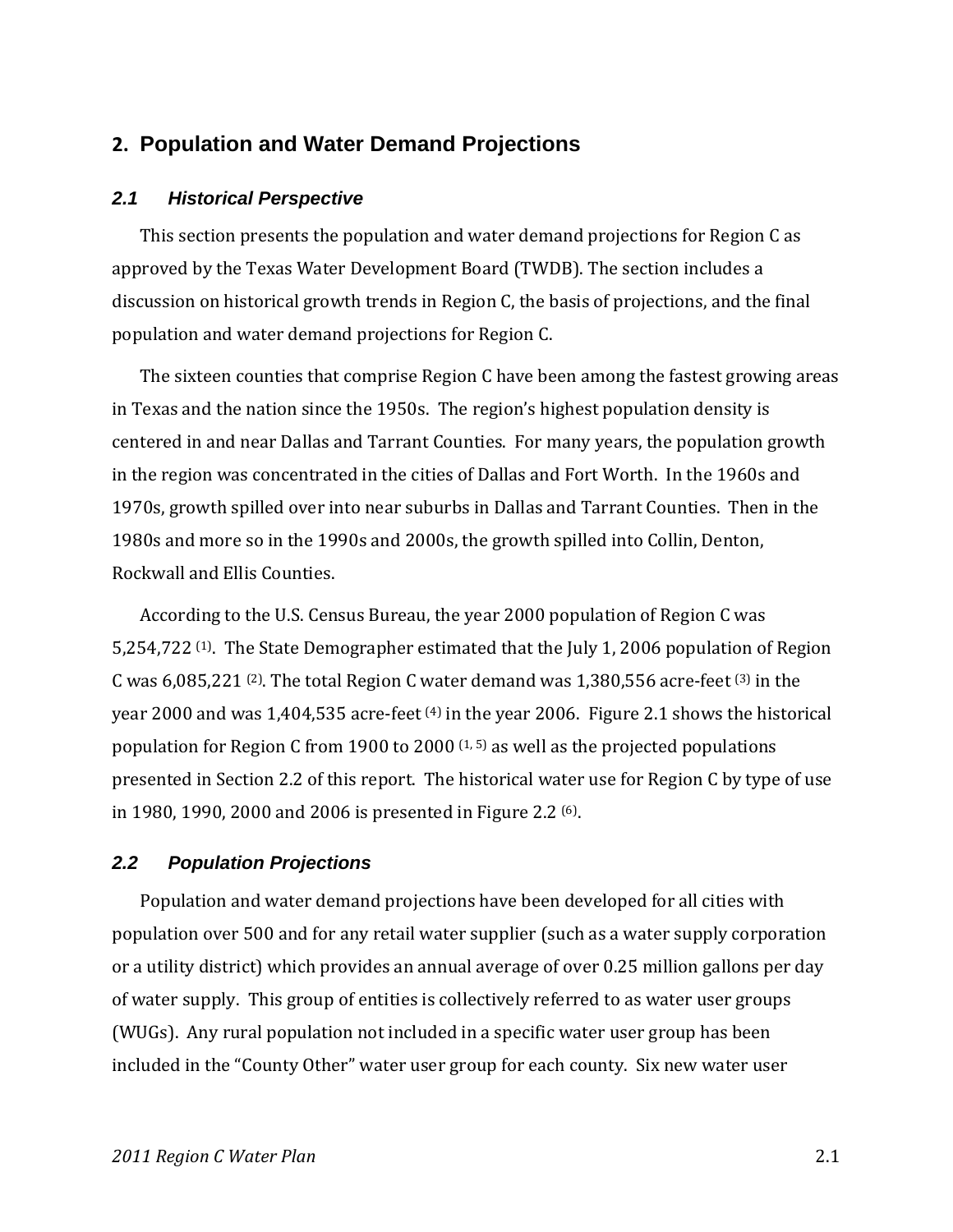

**Figure 2.1 Historical and Projected Population in Region C**

**Figure 2.2 Historical Water Use by Category in Region C**

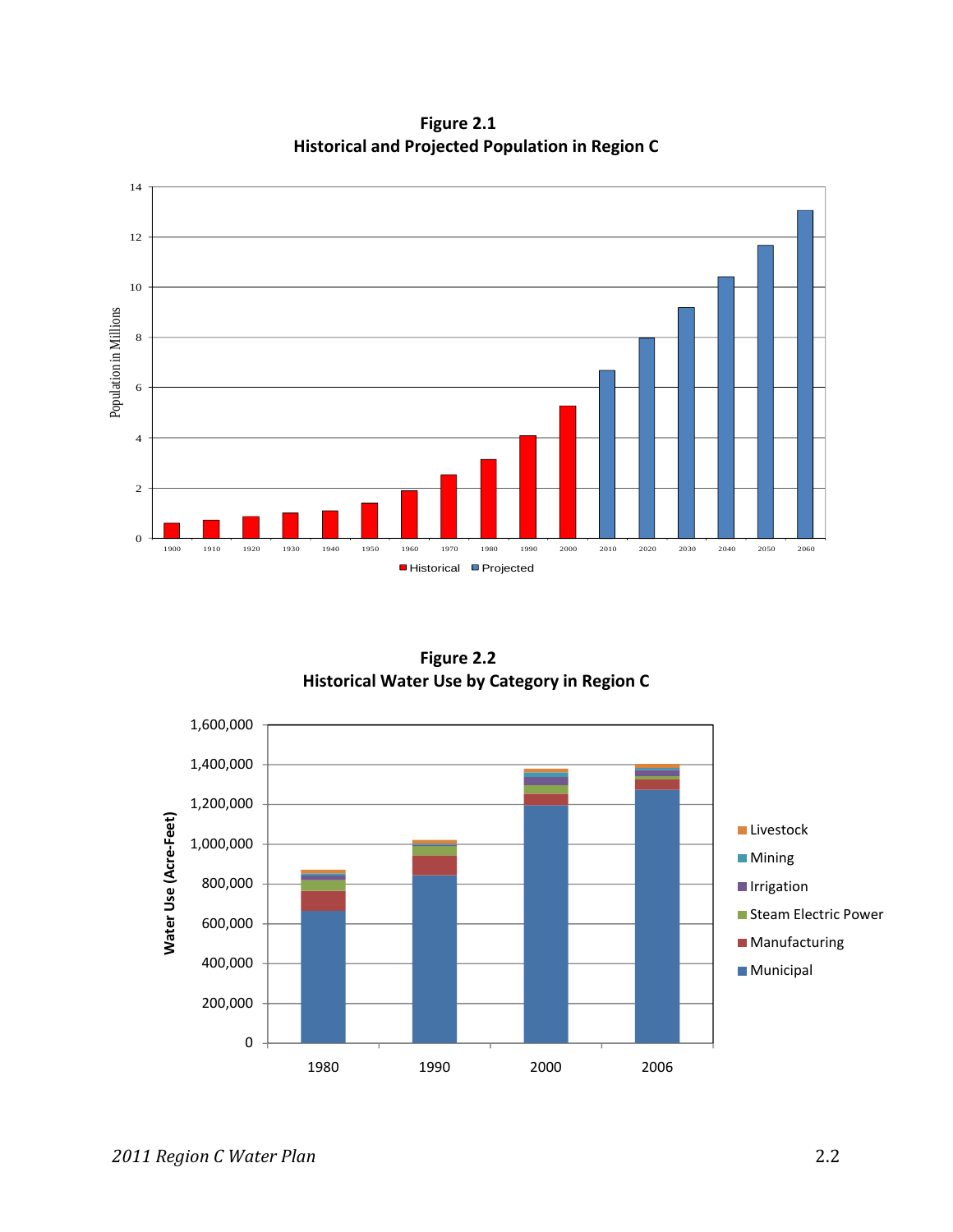groups have been added for this update of the Region C Plan because their populations have recently reached at least 500. There are over 270 municipal water user groups in Region C.

#### Basis for Population Projections

Population projections presented in this section are based on the population projections from the *2006 Region C Water Plan* (3). Those projections were updated based on suggested changes from the Texas Water Development Board (TWDB) (7), recent population estimates from the State Demographer (8) and the North Central Texas Council of Governments (NCTCOG) (9), input from water user groups, and input from wholesale water providers (WWPs) in Region C. The TWDB provided population projections for the six new water user groups <sup>(10)</sup>.

The TWDB provided suggested revisions to population projections for 54 WUGs. These suggested revisions were based on year 2007 population estimates from the State Demographer. In cases where the year 2007 population estimate for a WUG exceeded the previous 2010 projected population, TWDB recommended that the population projections be increased. Similarly, the 2009 NCTCOG population estimates were used by Region C consultants to make adjustments to the projections. The growth rate from 2008 to 2009 was applied to the 2009 population to estimate a 2010 population. If the calculated 2010 population was significantly different from the 2010 projection, the projections were adjusted accordingly, either up or down.

Revisions to the projections were also made based on input from water user groups and wholesale water providers in Region C. Each WUG and WWP in Region C was surveyed regarding their population projections. (A copy of this survey is included in Appendix D.) In the survey, each WUG was provided a copy of their population projections from the 2006 Region C Water Plan and asked if they were in agreement with the projections. If the WUG was not in agreement with the projections they were asked to provide alternative projections. Many WUGs responded with suggestions for revisions to the population projections. Additionally, interviews were set up with certain WUGs and WWPs to gather more detailed information. Phone and email correspondence was also used to gather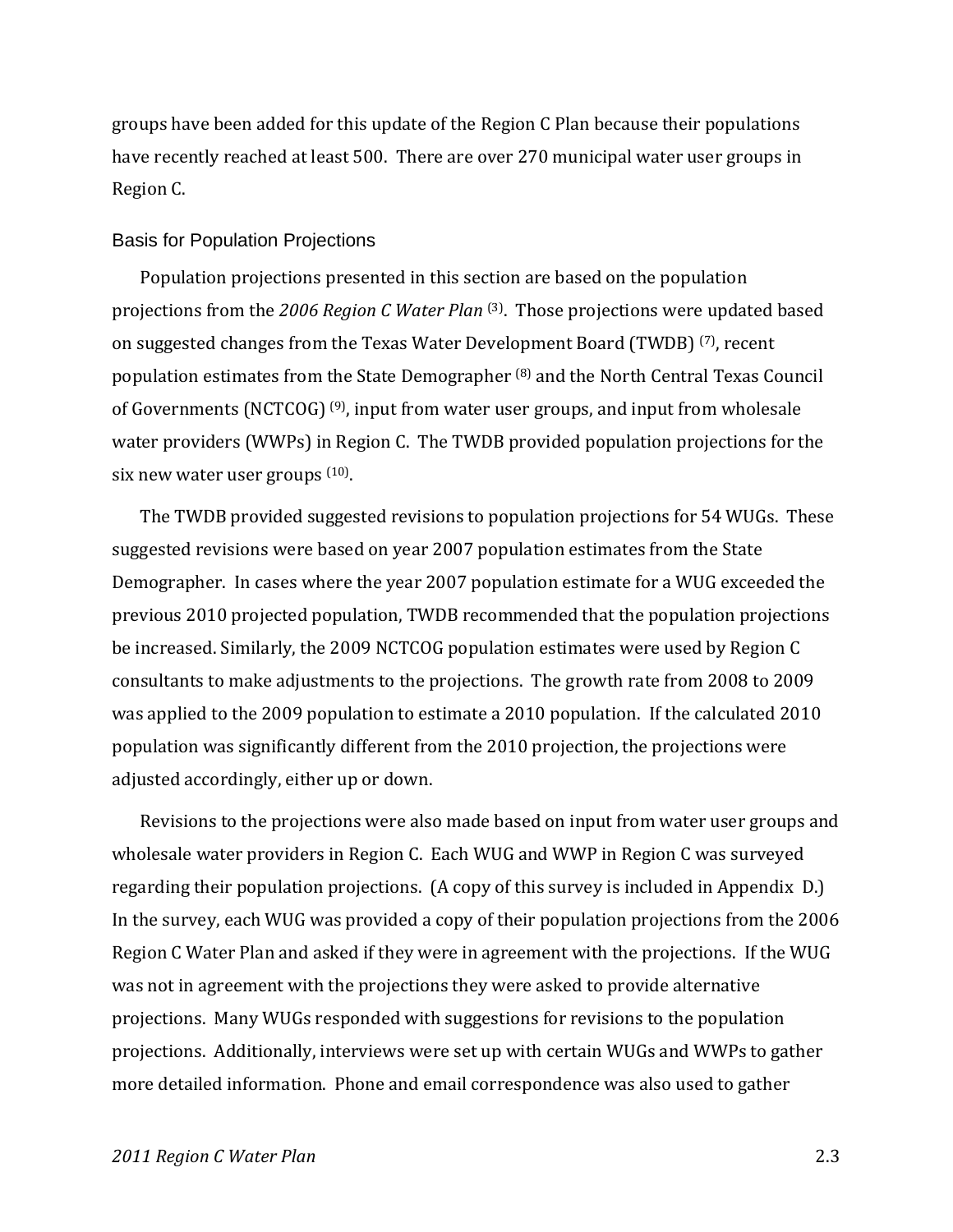additional information. The data obtained from all the surveys, interviews, and correspondence was compiled and used to develop a final set of recommended population projections. Appendix E summarizes the adjustments made to the population projections since the *2006 Region C Water Plan*. Email notification was sent to all WUGs for which revisions were proposed. As required by TWDB regulations, these projections were posted for public review on the Region C website well in advance of the Region C Planning Group meeting at which they were considered for approval.

For Region C as a whole, the population projections recommended by Region C and adopted by the TWDB compare very closely with the projections from the *2006 Region C Water Plan*. The revised total population is slightly higher in years 2000 through 2050 and slightly lower in 2060. In general, the projected population increases in future years have shifted from urban areas to areas further from urban centers.

#### Water User Group Projections

The projected 2060 population for Region C is 13,045,592. This compares very closely to the projected 2060 population from the *2006 Region C Water Plan* of 13,087,849. Texas State Data Center population estimates from 2007 reveal that current population growth in Region C is generally equal to the growth that was projected in the *2006 Region C Water Plan*. Table 2.1 and Figure 2.1 present the projected population for the Region C counties, as adopted by TWDB.

Figure 2.3 shows the historical and projected rate of growth for Region C. This figure shows that the population projections for Region C represent a substantial slowing in the historical rate of growth. Figure 2.4 is a map of the year 2000 historical population and the 2060 projected population by county. Figure 2.5 is a map of the projected percent change in population between years 2000 and 2060 by county. Appendix F includes the projected populations for Region C, by water user group and county, as approved by the TWDB. Many of the water user groups have population that is split among multiple counties and regions. For convenience, Appendix F also includes the total projected populations for those water user groups in multiple basins and counties.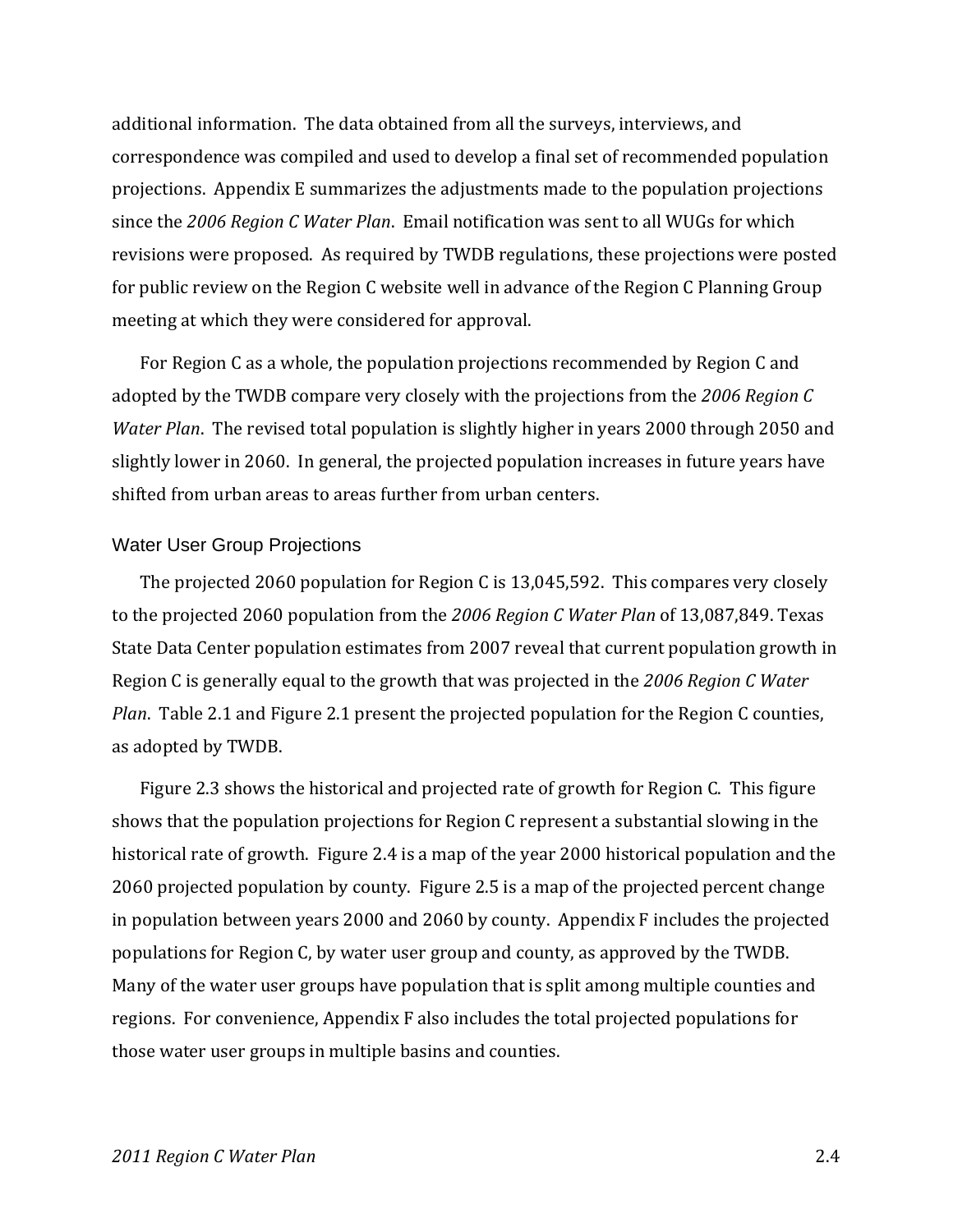**Table 2.1 Adopted County Population Projections for Region C**

| County                | <b>Historical</b><br>1990 | <b>Historical</b><br>2000 | 2010      | 2020      | 2030      | 2040       | 2050       | 2060       |
|-----------------------|---------------------------|---------------------------|-----------|-----------|-----------|------------|------------|------------|
| Collin                | 264,036                   | 491,774                   | 790,648   | 1,046,601 | 1,265,373 | 1,526,407  | 1,761,082  | 1,938,067  |
| Cooke                 | 30,777                    | 36,363                    | 40,674    | 46,141    | 51,749    | 56,973     | 65,099     | 71,328     |
| Dallas                | 1,852,810                 | 2,218,774                 | 2,512,352 | 2,756,079 | 2,950,635 | 3,128,628  | 3,365,780  | 3,695,125  |
| Denton                | 273,525                   | 432,976                   | 674,322   | 889,705   | 1,118,010 | 1,347,185  | 1,573,994  | 1,839,507  |
| Ellis                 | 85,167                    | 111,360                   | 169,514   | 233,654   | 293,665   | 351,919    | 411,721    | 471,317    |
| Fannin                | 24,804                    | 31,242                    | 38,129    | 42,648    | 49,775    | 60,659     | 74,490     | 86,970     |
| Freestone             | 15,818                    | 17,867                    | 19,701    | 21,826    | 23,704    | 25,504     | 27,148     | 28,593     |
| Grayson               | 95,021                    | 110,595                   | 126,099   | 152,028   | 179,725   | 203,822    | 227,563    | 253,568    |
| Henderson             | 41,309                    | 51,984                    | 56,254    | 65,009    | 75,232    | 85,112     | 96,835     | 111,026    |
| Jack                  | 6,981                     | 8,763                     | 9,567     | 10,275    | 10,915    | 11,415     | 11,915     | 12,415     |
| Kaufman               | 52,220                    | 71,313                    | 103,249   | 162,664   | 208,009   | 254,609    | 297,391    | 349,385    |
| Navarro               | 39,926                    | 45,124                    | 52,752    | 58,919    | 65,331    | 72,374     | 80,168     | 89,638     |
| Parker                | 64,785                    | 88,495                    | 121,653   | 193,559   | 262,053   | 301,760    | 324,546    | 342,887    |
| Rockwall              | 25,604                    | 43,080                    | 89,144    | 141,386   | 171,373   | 199,044    | 215,312    | 232,186    |
| Tarrant               | 1,170,103                 | 1,446,219                 | 1,800,069 | 2,061,887 | 2,337,390 | 2,646,559  | 2,964,622  | 3,353,509  |
| Wise                  | 34,679                    | 48,793                    | 66,366    | 89,347    | 108,711   | 127,068    | 148,020    | 170,071    |
| <b>Region C Total</b> | 4,077,565                 | 5,254,722                 | 6,670,493 | 7,971,728 | 9,171,650 | 10,399,038 | 11,645,686 | 13,045,592 |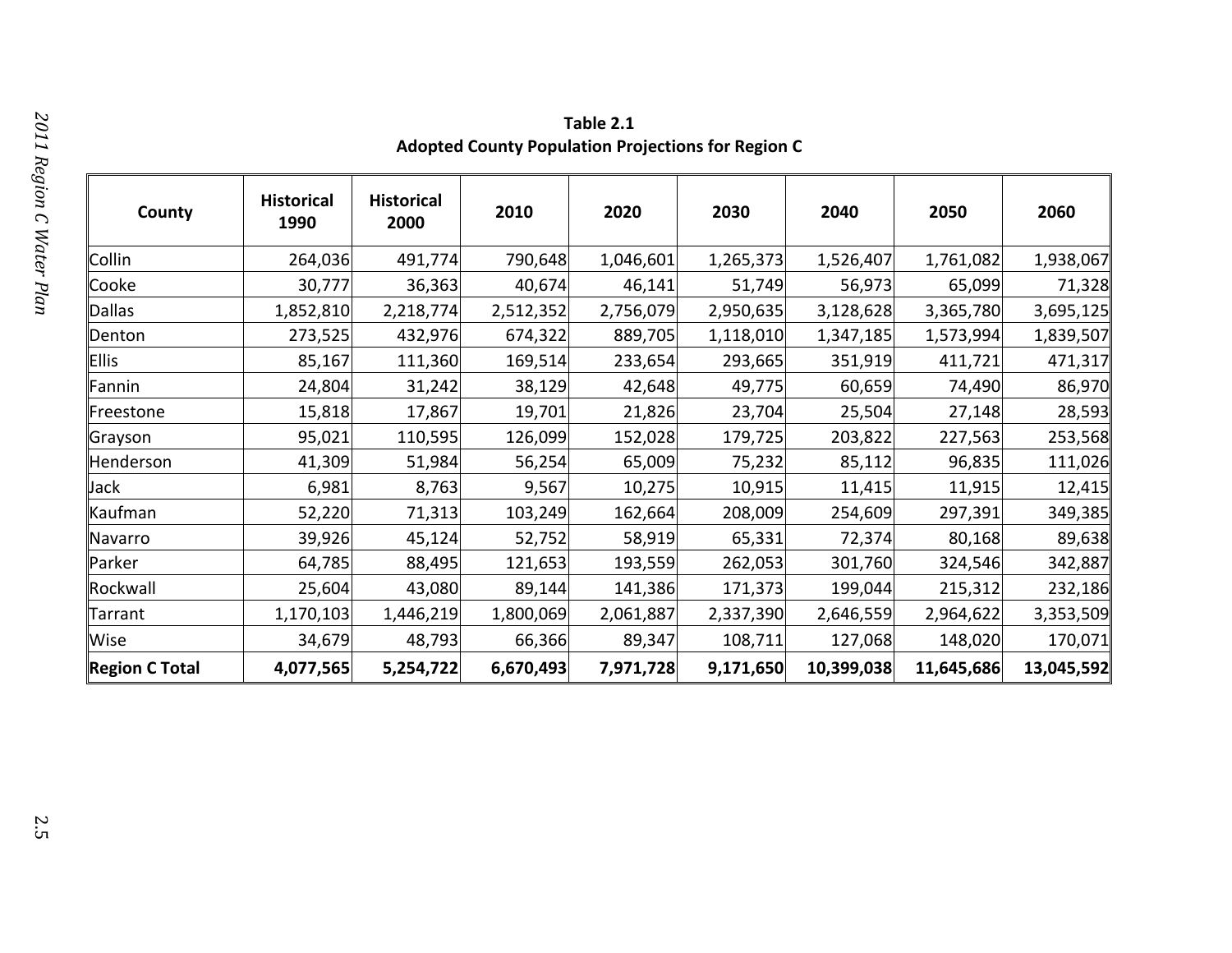

**Figure 2.3 Historical and Projected Population Growth Rates by Decade in Region C**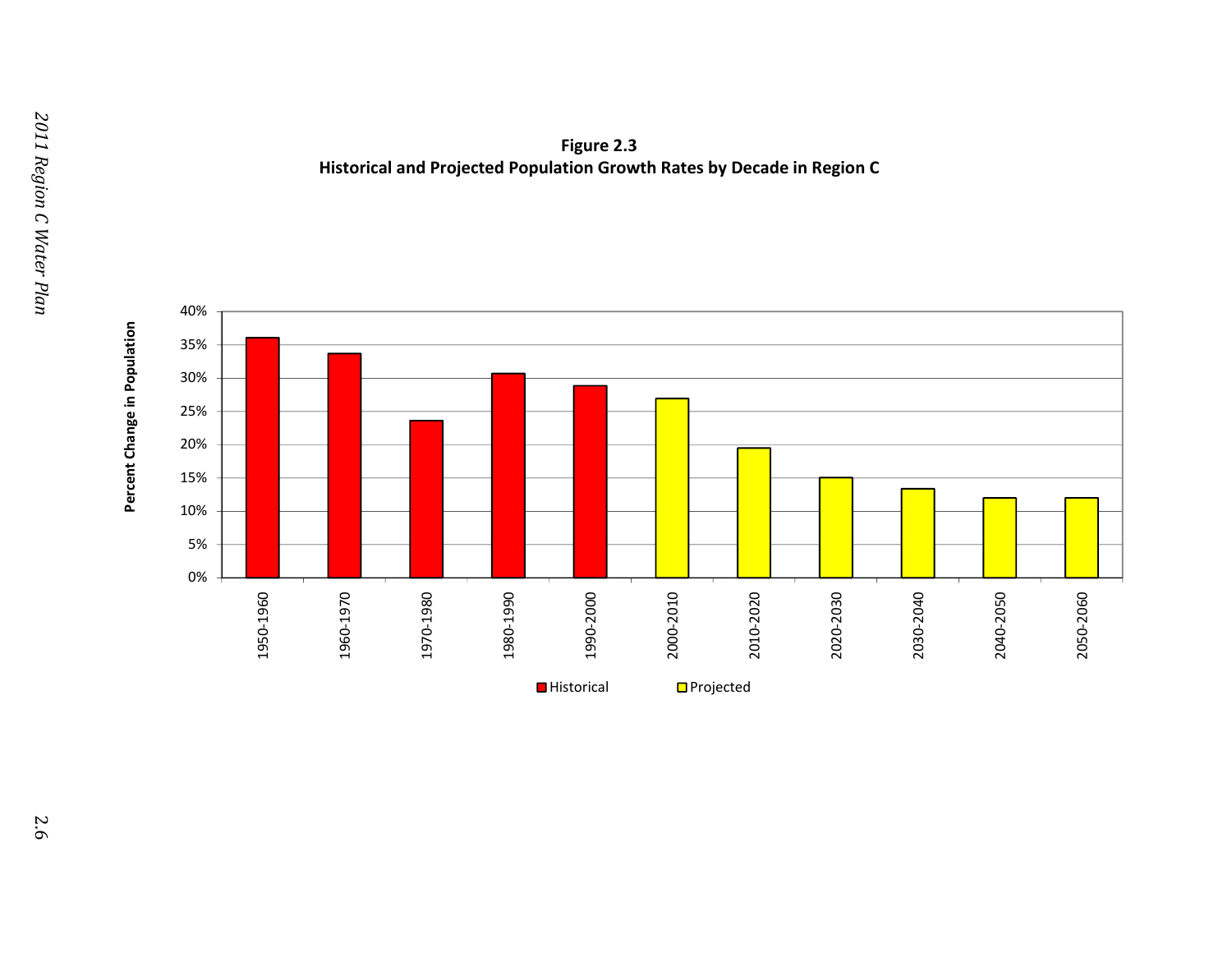

0 17.5 35 70

**Miles** 

*R egio n C*

2.7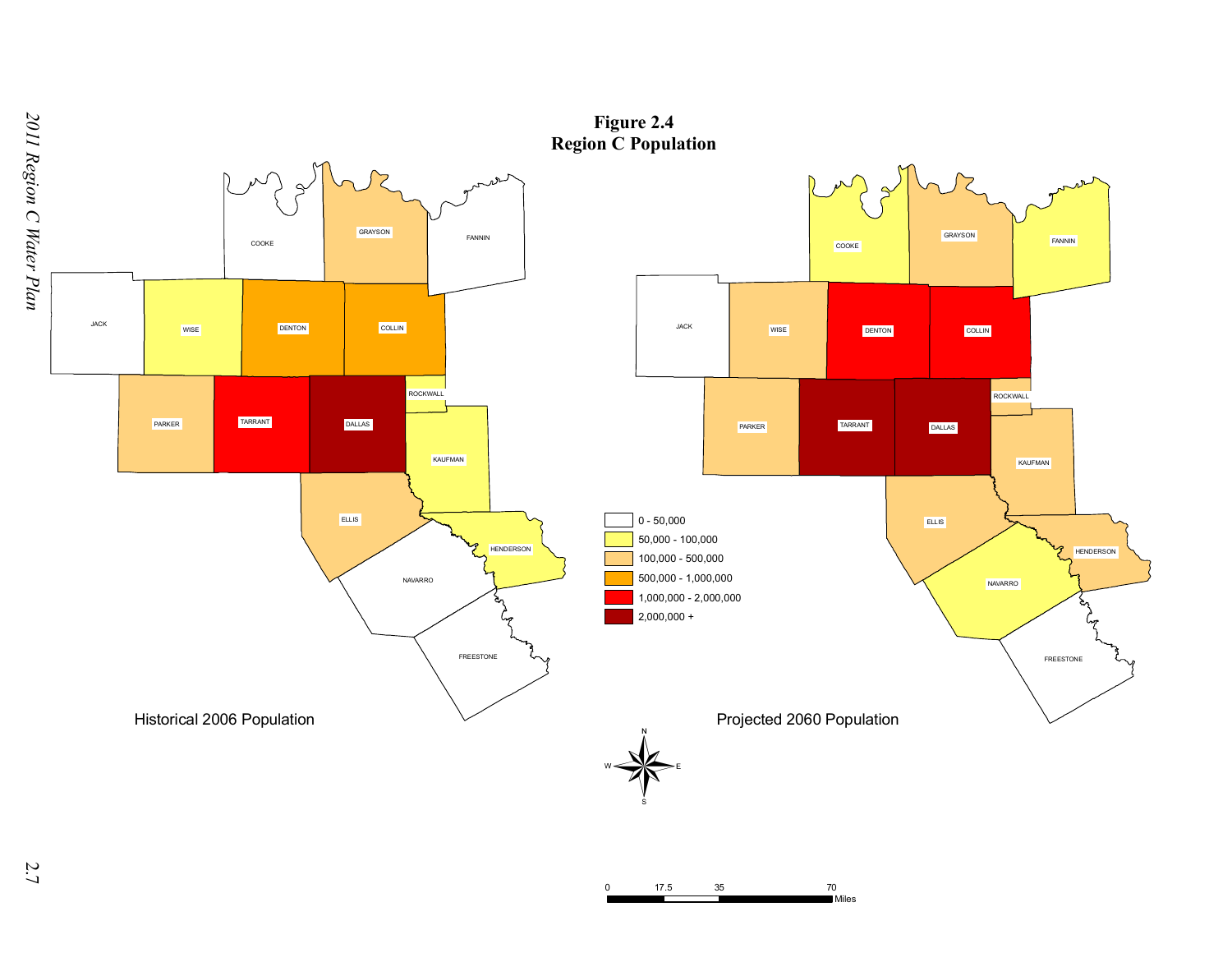**Figure 2.5 Projected 2006 - 2060 Population Increase**

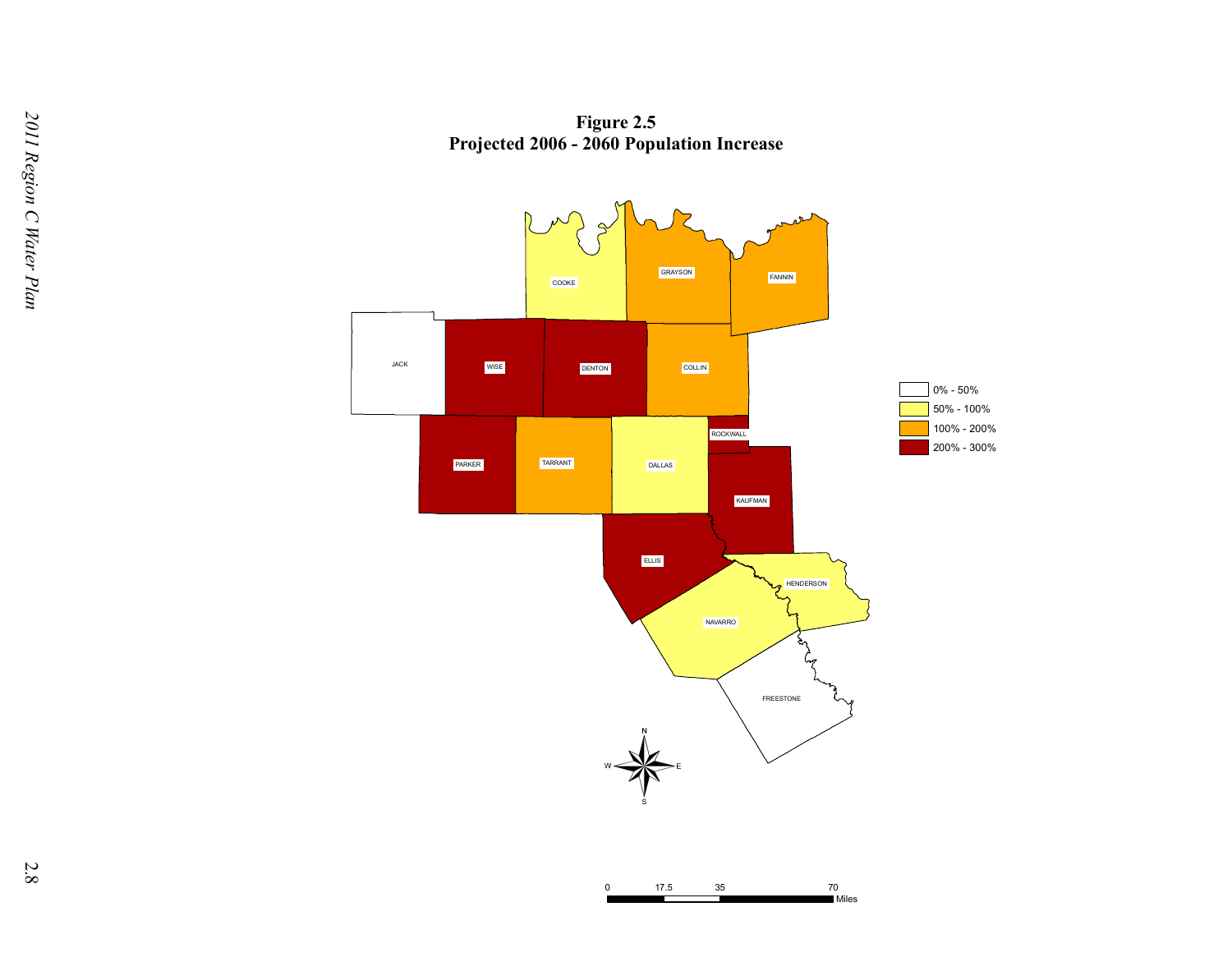### *2.3 Water Demand Projections*

#### Basis for Water Demand Projections

The municipal water demand projections presented in this section are based on per capita dry‐year water use and the adopted population projections from the previous section. The per capita dry‐year water uses are based on the per capita water uses from the *2006 Region C Water Plan*, which include water savings from plumbing code requirements for low‐flow fixtures. Adjustments to the per capita water uses from the *2006 Region C Water Plan* were made as necessary based on recent historical per capita information from TWDB and on input from water user groups.

Historical per capita water use for each city was obtained from TWDB for the years 1980 through 2006 (6). (This information was not available for non‐city water user groups.) This historical information was compared to the per capita factors used in the *2006 Region C Water Plan*, and revisions were made as necessary. TWDB provided per capita use projections for the six new water user groups (10).

In addition, revisions to the demand projections were also made based on input from water user groups and wholesale water providers in Region C. Each WUG and WWP in Region C was surveyed regarding their water use projections. (A copy of this survey is included in Appendix D.) Each WUG was provided a copy of their water use projections from the *2006 Region C Water Plan* and asked if they were in agreement with the projections. If the WUG was not in agreement with the projections they were asked to provide alternative projections. Some WUGs responded with suggestions for revisions to the demand projections. Additionally, interviews were set up with certain WUGs and WWPs to gather more detailed information. Phone and email correspondence was also used to gather additional information. The data obtained from all the surveys, interviews, and correspondence was compiled and used to develop a final set of recommended per capita and demand projections. Appendix E summarizes the adjustments made to the population projections since the *2006 Region C Water Plan*. Email notification was sent to all WUGs for which revisions were proposed. As required by TWDB regulations, these projections were posted for public review on the Region C website well in advance of the Region C Planning Group meeting at which they were considered for approval.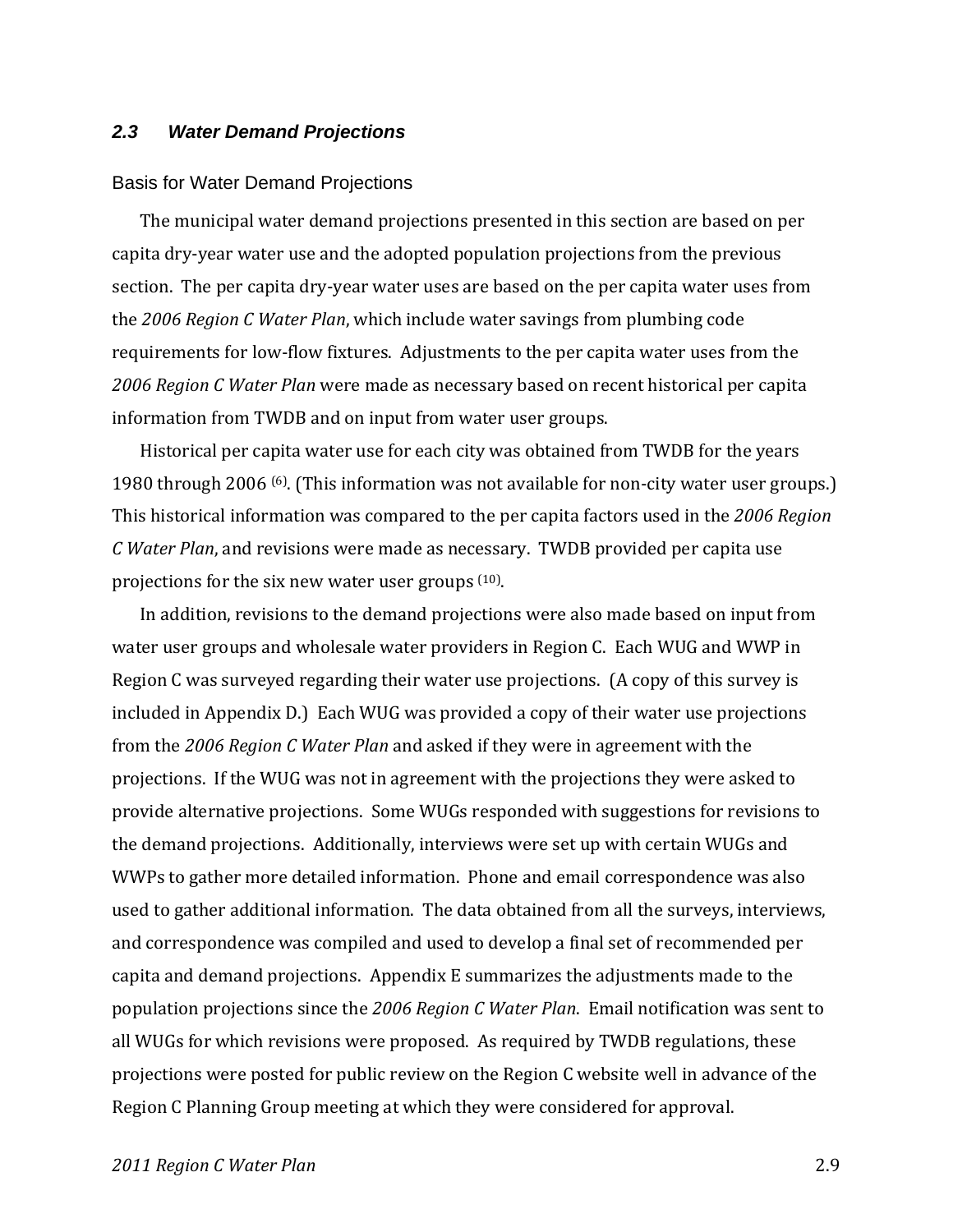Non‐municipal water demand projections include manufacturing, steam‐electric‐power, irrigation, mining, and livestock, and are reported on a county‐wide basis. Projections of the non‐municipal water demands were also based on the projections from the *2006 Region C Water Plan*. Projections for manufacturing, irrigation, and livestock did not change from the *2006 Region C Water Plan*. The steam‐electric‐power demands were revised based on available new information, which included recent power plant development activity, mothballing of existing plants, and the Bureau of Economic Geology report (10) released in 2008. Appendix E contains a technical memorandum detailing the revisions to steam‐electric‐power demands for Region C. The mining projections were also revised based on changed conditions. The recent exploration of the Barnett Shale has brought about an increase in mining water use in Region C. The mining projections have been revised to reflect this. Appendix E contains a technical memorandum detailing the revisions to mining demands for Region C.

### Water User Group Projections

Table 2.2 presents the historical and projected total water demand for the Region C counties, as adopted by TWDB. The year 2060 projected water demand for Region C is 3,273,461 acre‐feet per year. Table 2.3 and Figure 2.6 show the historical and projected water demand for the region by type of use. Additionally, Tables 2.4 through 2.19 show the historical and projected water demand for each Region C County by type of use. Figure 2.7 is a map of the year 2006 historical water usage and the 2060 projected water usage by county. Figure 2.8 is a map of the projected percent change in water demand between years 2006 and 2060 by county. The municipal water demand projections are listed by water user group and by county in Appendix G. Again, for convenience, Appendix G also lists the total projected municipal water demand for those water user groups that are split among multiple basins and counties. The non-municipal water demand projections are also included in Appendix G, both as totals and split by basin.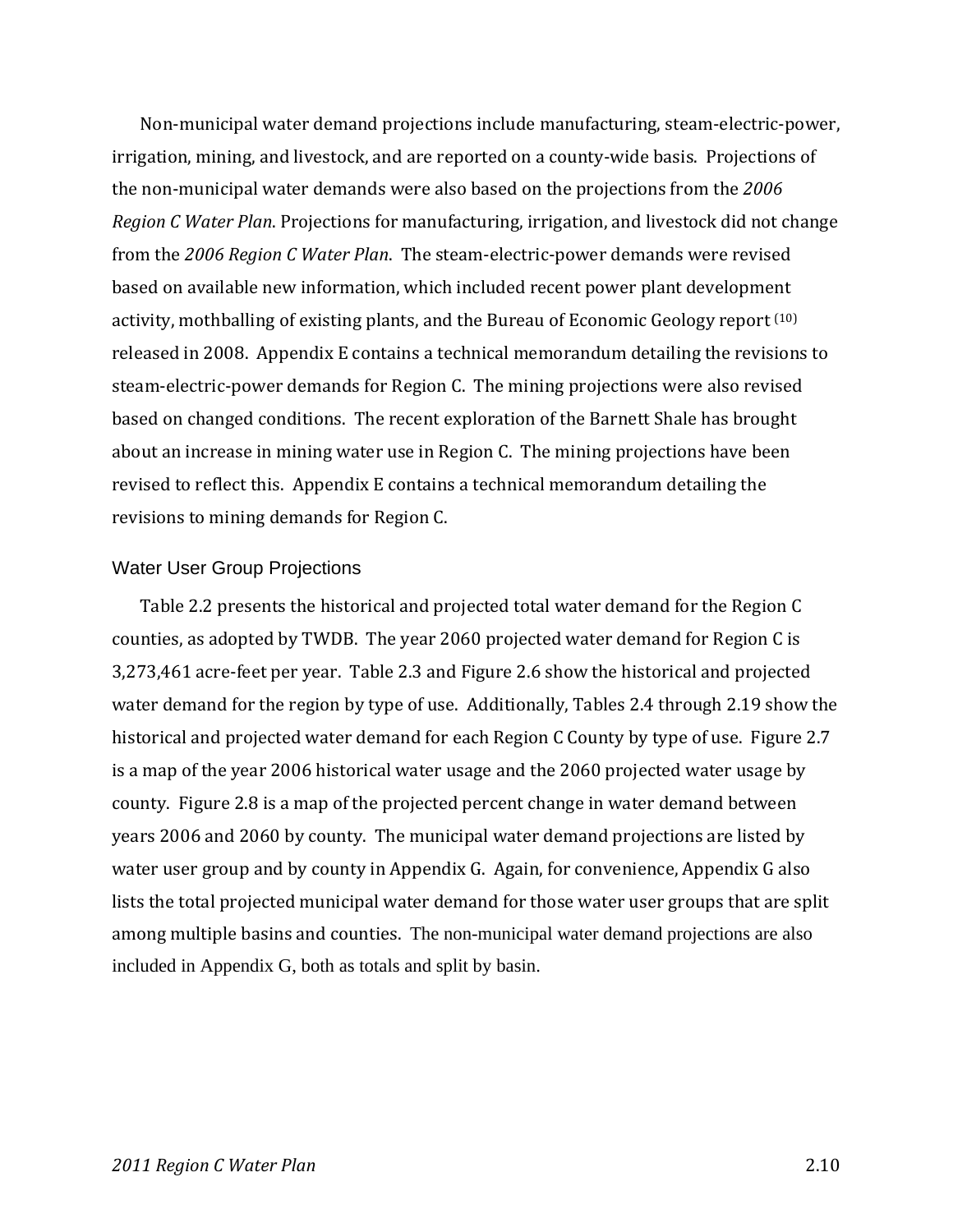

**Figure 2.6**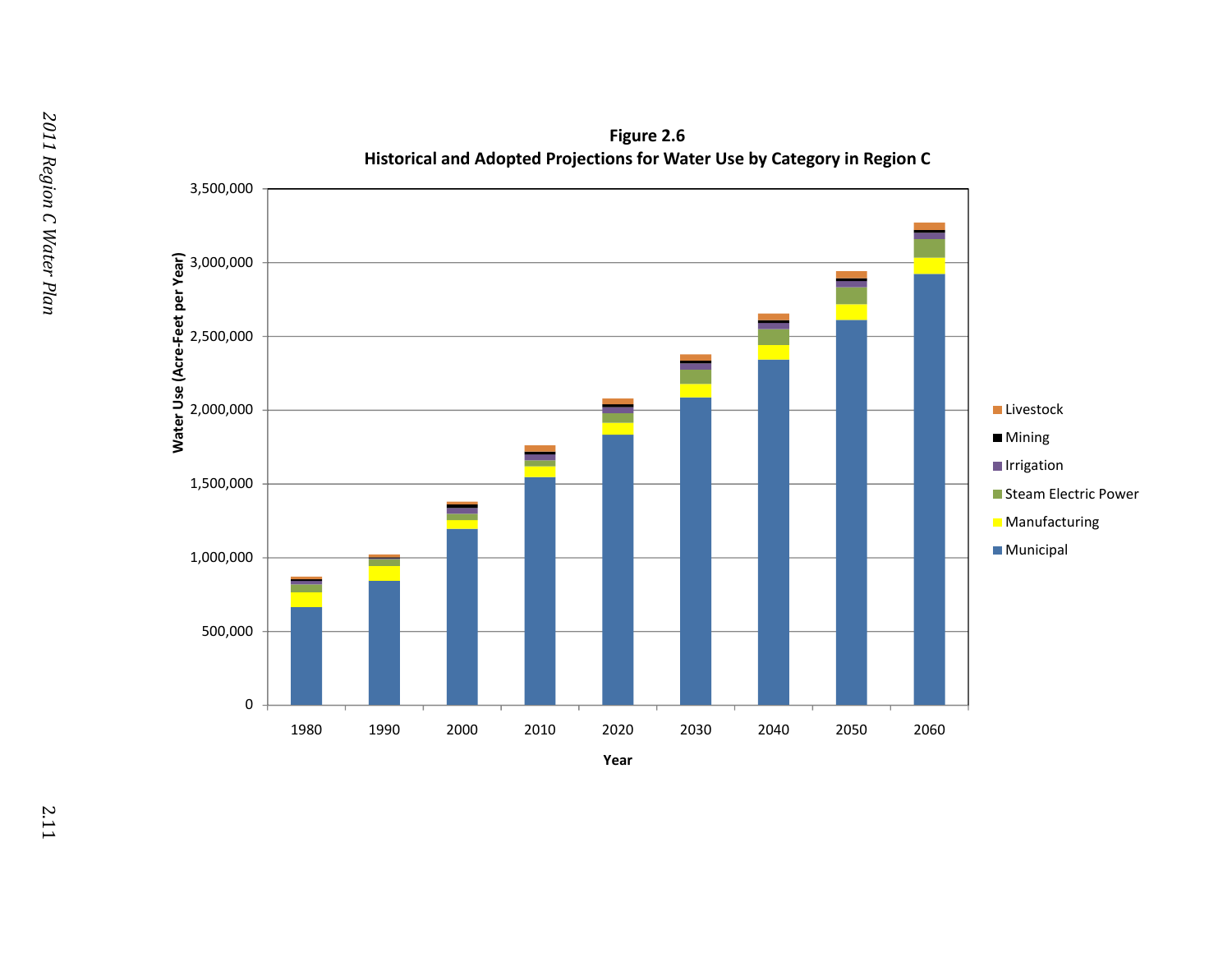**Table 2.2 Adopted County Water Demand Projections for Region C**

|                       | <b>Historical Year</b>     |           | <b>Projected Water Demand (Acre-Feet per Year)</b> |           |           |           |           |
|-----------------------|----------------------------|-----------|----------------------------------------------------|-----------|-----------|-----------|-----------|
| County                | 2006 Demand<br>(Acre-Feet) | 2010      | 2020                                               | 2030      | 2040      | 2050      | 2060      |
| Collin                | 160,712                    | 217,512   | 286,372                                            | 340,681   | 405,122   | 461,762   | 502,770   |
| Cooke                 | 8,324                      | 9,863     | 10,870                                             | 11,645    | 12,332    | 13,426    | 14,381    |
| Dallas                | 623,985                    | 691,846   | 750,995                                            | 800,855   | 842,877   | 902,496   | 991,021   |
| Denton                | 108,894                    | 153,934   | 201,534                                            | 255,146   | 302,043   | 348,219   | 400,618   |
| Ellis                 | 32,980                     | 38,067    | 49,730                                             | 61,287    | 74,192    | 87,403    | 101,095   |
| Fannin                | 12,191                     | 13,260    | 19,296                                             | 25,691    | 28,029    | 31,046    | 34,063    |
| Freestone             | 14,797                     | 16,733    | 23,192                                             | 25,765    | 29,484    | 33,982    | 39,396    |
| Grayson               | 30,953                     | 42,798    | 51,677                                             | 60,588    | 65,415    | 70,485    | 76,742    |
| Henderson             | 8,343                      | 10,942    | 12,395                                             | 20,591    | 23,074    | 25,978    | 29,342    |
| Jack                  | 2,892                      | 5,515     | 5,906                                              | 6,140     | 6,366     | 6,610     | 6,867     |
| Kaufman               | 21,683                     | 30,609    | 43,906                                             | 52,411    | 60,848    | 68,246    | 77,308    |
| Navarro               | 11,184                     | 12,499    | 21,538                                             | 27,883    | 28,829    | 29,996    | 31,482    |
| Parker                | 21,527                     | 28,760    | 39,178                                             | 51,788    | 58,543    | 62,950    | 66,771    |
| Rockwall              | 11,907                     | 22,267    | 35,482                                             | 42,571    | 49,278    | 52,975    | 56,463    |
| Tarrant               | 320,345                    | 423,553   | 476,587                                            | 537,641   | 604,230   | 674,652   | 763,750   |
| Wise                  | 13,818                     | 43,195    | 50,086                                             | 57,055    | 64,440    | 72,095    | 80,392    |
| <b>Region C Total</b> | 1,404,535                  | 1,761,353 | 2,078,744                                          | 2,377,738 | 2,655,102 | 2,942,321 | 3,272,461 |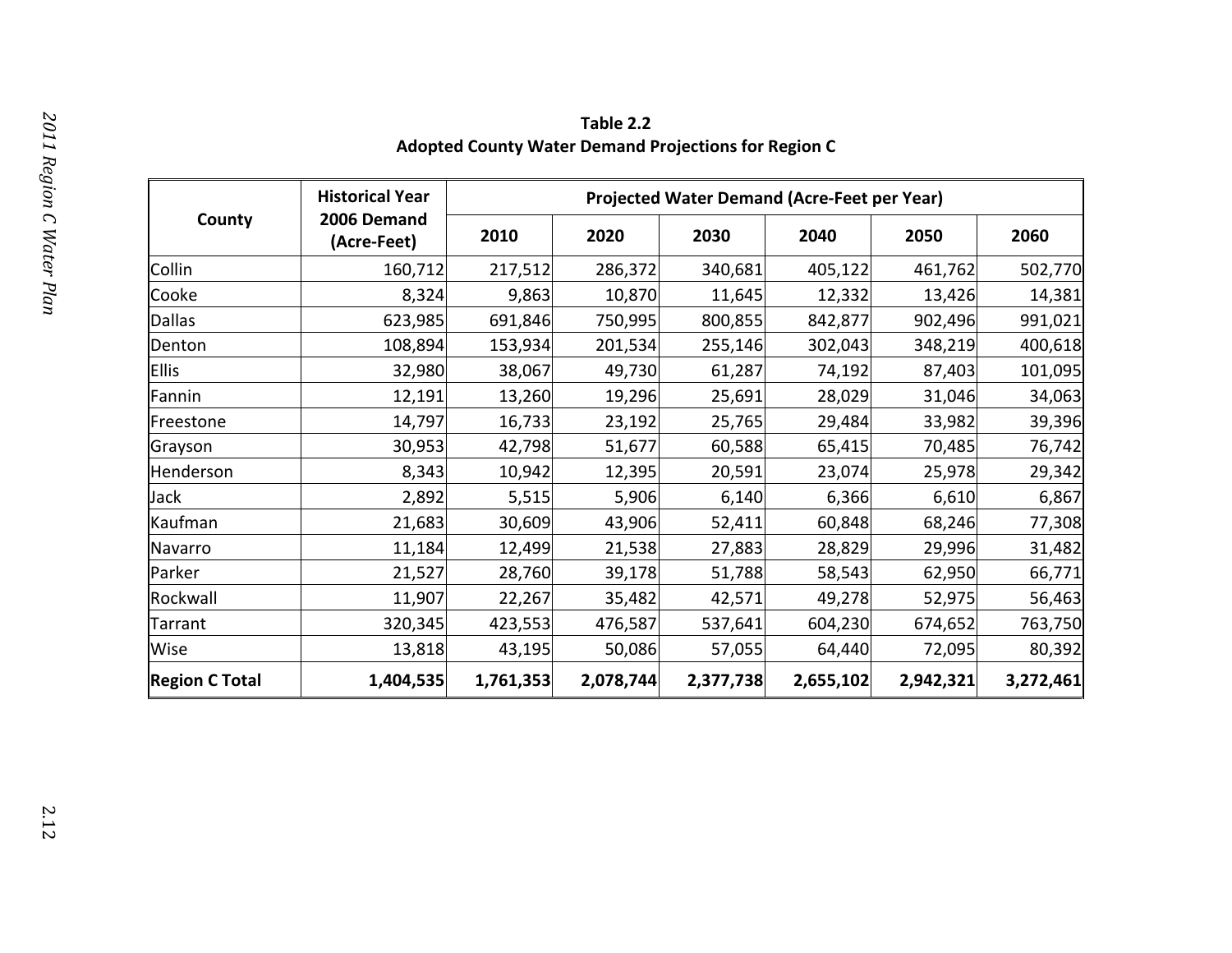| Table 2.3                                                    |
|--------------------------------------------------------------|
| Adopted Water Demand Projections for Region C by Type of Use |

|                             | <b>Historical</b>                                |           |           |           | Projected Water Demand (Acre-Feet per Year) |           |           |  |  |
|-----------------------------|--------------------------------------------------|-----------|-----------|-----------|---------------------------------------------|-----------|-----------|--|--|
| <b>Use</b>                  | <b>Year 2006</b><br><b>Demand</b><br>(Acre-Feet) | 2010      | 2020      | 2030      | 2040                                        | 2050      | 2060      |  |  |
| Municipal                   | 1,274,014                                        | 1,546,970 | 1,833,671 | 2,087,597 | 2,344,115                                   | 2,612,176 | 2,924,157 |  |  |
| Manufacturing               | 53,027                                           | 72,026    | 81,273    | 90,010    | 98,486                                      | 105,808   | 110,597   |  |  |
| <b>Steam Electric Power</b> | 15,997                                           | 40,813    | 64,625    | 98,088    | 107,394                                     | 116,058   | 126,428   |  |  |
| Irrigation                  | 31,067                                           | 40,776    | 40,966    | 41,165    | 41,373                                      | 41,596    | 41,831    |  |  |
| Mining                      | 10,367                                           | 41,520    | 38,961    | 41,630    | 44,486                                      | 47,435    | 50,200    |  |  |
| Livestock                   | 20,063                                           | 19,248    | 19,248    | 19,248    | 19,248                                      | 19,248    | 19,248    |  |  |
| <b>Region C Total</b>       | 1,404,535                                        | 1,761,353 | 2,078,744 | 2,377,738 | 2,655,102                                   | 2,942,321 | 3,272,461 |  |  |

# **Table 2.4 Adopted Water Demand Projections for Collin County by Type of Use**

| <b>Type of Use</b>   | <b>Historical</b><br>(Acre-Feet) | <b>Projected (Acre-Feet per Year)</b> |         |         |         |         |         |
|----------------------|----------------------------------|---------------------------------------|---------|---------|---------|---------|---------|
|                      | 2006                             | 2010                                  | 2020    | 2030    | 2040    | 2050    | 2060    |
| Municipal            | 156,918                          | 208,914                               | 277,300 | 330,807 | 394,532 | 450,309 | 490,435 |
| Manufacturing        | 1,423                            | 3,607                                 | 4,137   | 4,654   | 5,170   | 5,633   | 6,115   |
| Steam-Electric-Power | 525                              | 771                                   | 715     | 1,000   | 1,200   | 1,600   | 2,000   |
| Irrigation           | 938                              | 2,995                                 | 2,995   | 2,995   | 2,995   | 2,995   | 2,995   |
| Mining               | 0                                | 341                                   | 341     | 341     | 341     | 341     | 341     |
| Livestock            | 908                              | 884                                   | 884     | 884     | 884     | 884     | 884     |
| <b>Total</b>         | 160,712                          | 217,512                               | 286,372 | 340,681 | 405,122 | 461,762 | 502,770 |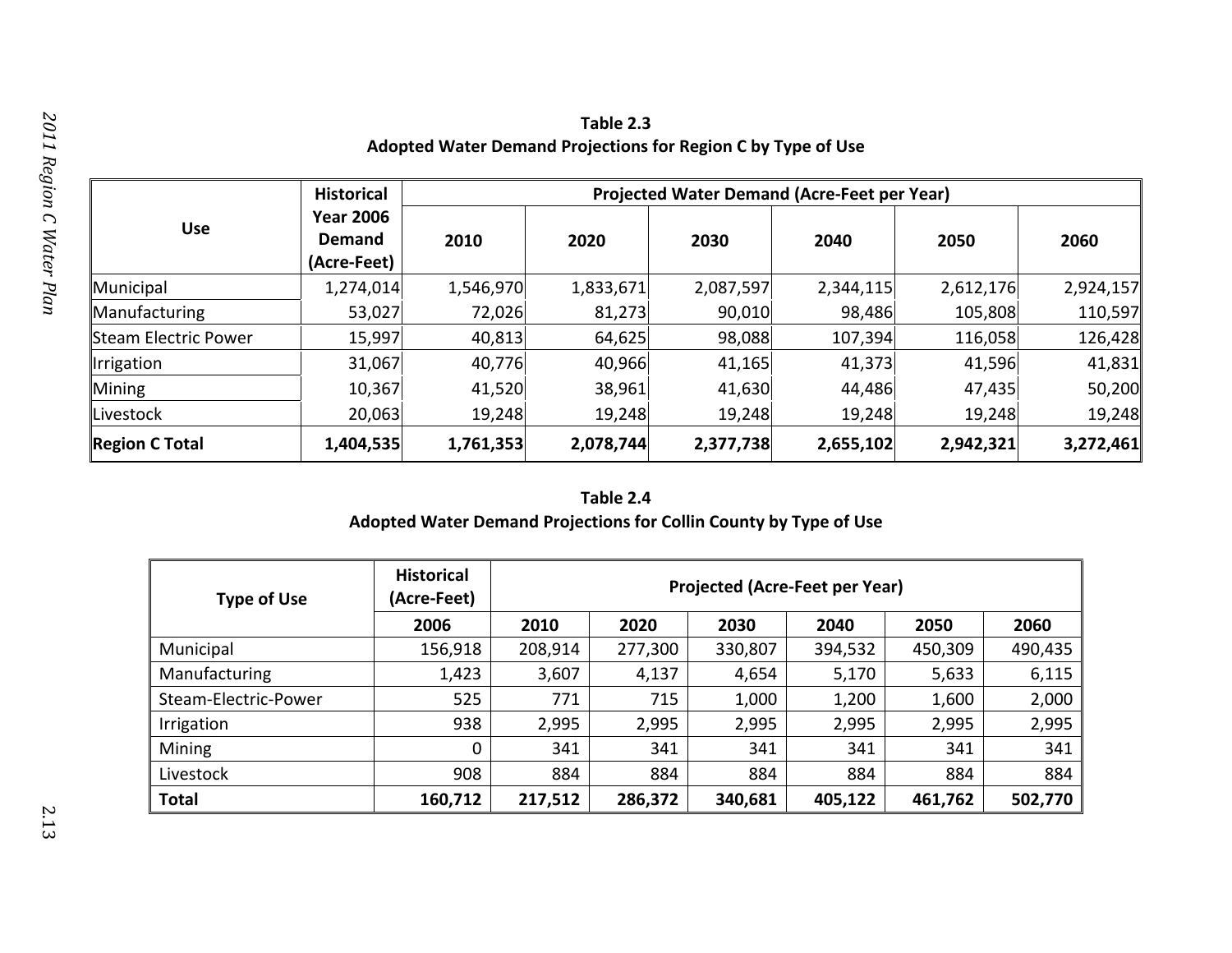| Table 2.5                                                        |
|------------------------------------------------------------------|
| Adopted Water Demand Projections for Cooke County by Type of Use |

| <b>Type of Use</b>   | <b>Historical</b><br>(Acre-Feet) |       | <b>Projected (Acre-Feet per Year)</b> |        |              |        |        |  |  |
|----------------------|----------------------------------|-------|---------------------------------------|--------|--------------|--------|--------|--|--|
|                      | 2006                             | 2010  | 2020                                  | 2030   | 2040         | 2050   | 2060   |  |  |
| Municipal            | 6,265                            | 6,887 | 7,738                                 | 8,547  | 9,198        | 10,260 | 11,177 |  |  |
| Manufacturing        | 121                              | 273   | 306                                   | 335    | 364          | 389    | 421    |  |  |
| Steam-Electric-Power | 4                                | 0     | $\mathbf 0$                           | 0      | $\mathbf{0}$ | 0      | 0      |  |  |
| Irrigation           | 300                              | 444   | 444                                   | 444    | 444          | 444    | 444    |  |  |
| Mining               | 268                              | 361   | 484                                   | 421    | 428          | 435    | 441    |  |  |
| Livestock            | 1,366                            | 1,898 | 1,898                                 | 1,898  | 1,898        | 1,898  | 1,898  |  |  |
| <b>Total</b>         | 8,324                            | 9,863 | 10,870                                | 11,645 | 12,332       | 13,426 | 14,381 |  |  |

# **Table 2.6 Adopted Water Demand Projections for Dallas County by Type of Use**

| <b>Type of Use</b>   | <b>Historical</b><br>(Acre-Feet) | <b>Projected (Acre-Feet per Year)</b> |         |         |         |         |         |
|----------------------|----------------------------------|---------------------------------------|---------|---------|---------|---------|---------|
|                      | 2006                             | 2010                                  | 2020    | 2030    | 2040    | 2050    | 2060    |
| Municipal            | 584,495                          | 637,815                               | 692,305 | 731,190 | 770,064 | 827,194 | 915,439 |
| Manufacturing        | 25,899                           | 34,115                                | 37,791  | 41,148  | 44,214  | 46,703  | 46,983  |
| Steam-Electric-Power | 1,444                            | 3,367                                 | 4,290   | 11,918  | 12,000  | 12,000  | 12,000  |
| Irrigation           | 11,225                           | 13,087                                | 13,087  | 13,087  | 13,087  | 13,087  | 13,087  |
| Mining               | 95                               | 2,980                                 | 3,040   | 3,030   | 3,030   | 3,030   | 3,030   |
| Livestock            | 827                              | 482                                   | 482     | 482     | 482     | 482     | 482     |
| <b>Total</b>         | 623,985                          | 691,846                               | 750,995 | 800,855 | 842,877 | 902,496 | 991,021 |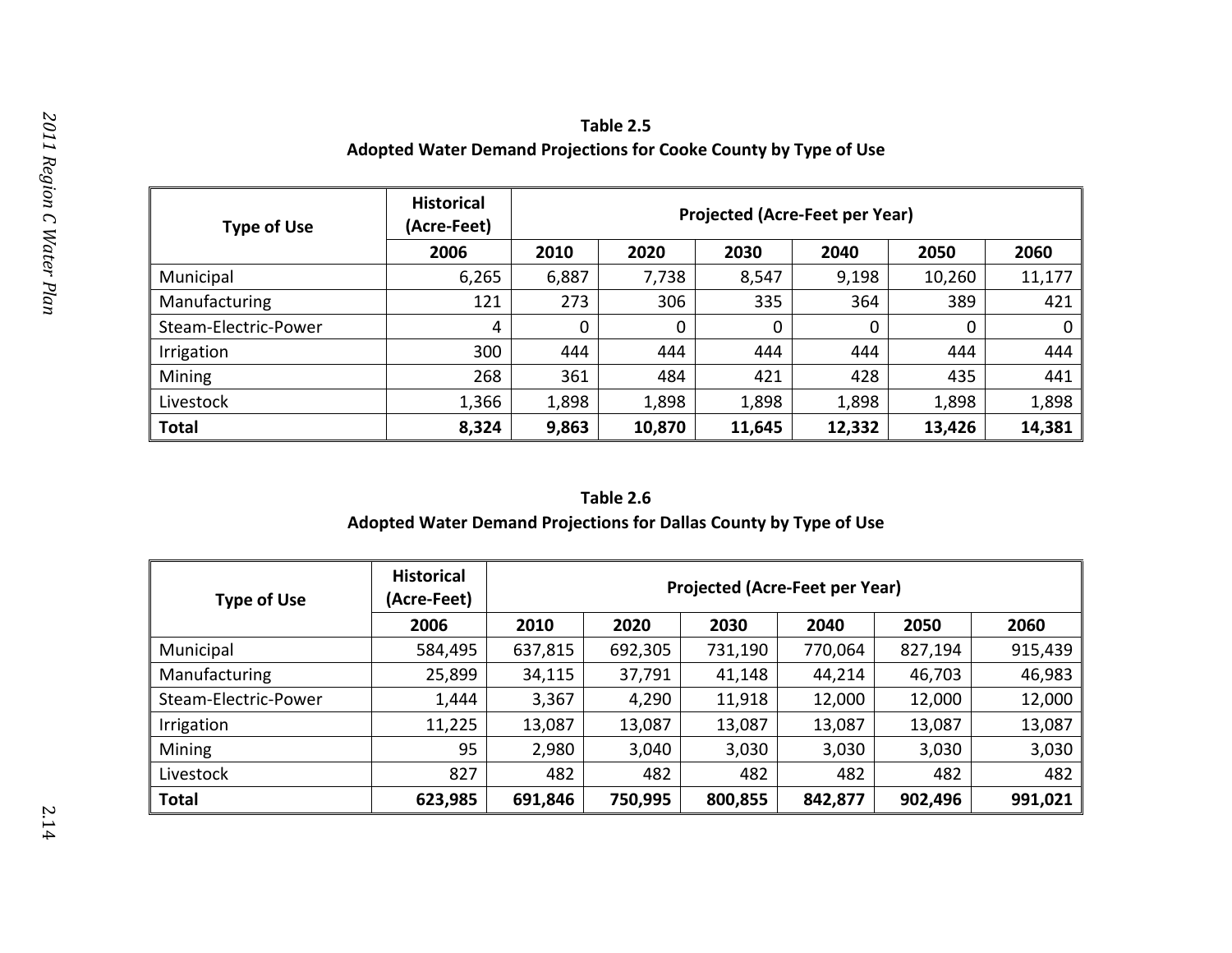| Table 2.7                                                         |
|-------------------------------------------------------------------|
| Adopted Water Demand Projections for Denton County by Type of Use |

| <b>Type of Use</b>   | <b>Historical</b><br>(Acre-Feet) | <b>Projected (Acre-Feet per Year)</b> |         |         |         |         |         |
|----------------------|----------------------------------|---------------------------------------|---------|---------|---------|---------|---------|
|                      | 2006                             | 2010                                  | 2020    | 2030    | 2040    | 2050    | 2060    |
| Municipal            | 101,879                          | 147,308                               | 195,457 | 248,800 | 295,426 | 341,350 | 393,500 |
| Manufacturing        | 447                              | 1,068                                 | 1,239   | 1,408   | 1,579   | 1,731   | 1,880   |
| Steam-Electric-Power | 639                              | 644                                   | 744     | 844     | 944     | 1,044   | 1,144   |
| Irrigation           | 2,750                            | 2,108                                 | 2,108   | 2,108   | 2,108   | 2,108   | 2,108   |
| Mining               | 2,019                            | 1,571                                 | 751     | 751     | 751     | 751     | 751     |
| Livestock            | 1,160                            | 1,235                                 | 1,235   | 1,235   | 1,235   | 1,235   | 1,235   |
| <b>Total</b>         | 108,894                          | 153,934                               | 201,534 | 255,146 | 302,043 | 348,219 | 400,618 |

# **Table 2.8 Adopted Water Demand Projections for Ellis County by Type of Use**

| <b>Type of Use</b>   | <b>Historical</b><br>(Acre-Feet) | <b>Projected (Acre-Feet per Year)</b> |        |        |        |        |         |
|----------------------|----------------------------------|---------------------------------------|--------|--------|--------|--------|---------|
|                      | 2006                             | 2010                                  | 2020   | 2030   | 2040   | 2050   | 2060    |
| Municipal            | 25,601                           | 31,644                                | 43,456 | 54,090 | 64,558 | 75,654 | 87,399  |
| Manufacturing        | 5,931                            | 3,466                                 | 3,670  | 3,841  | 3,987  | 4,089  | 3,912   |
| Steam-Electric-Power | 0                                | 981                                   | 698    | 1,450  | 3,741  | 5,754  | 7,878   |
| Irrigation           | 312                              | 583                                   | 583    | 583    | 583    | 583    | 583     |
| Mining               | 21                               | 210                                   | 140    | 140    | 140    | 140    | 140     |
| Livestock            | 1,115                            | 1,183                                 | 1,183  | 1,183  | 1,183  | 1,183  | 1,183   |
| <b>Total</b>         | 32,980                           | 38,067                                | 49,730 | 61,287 | 74,192 | 87,403 | 101,095 |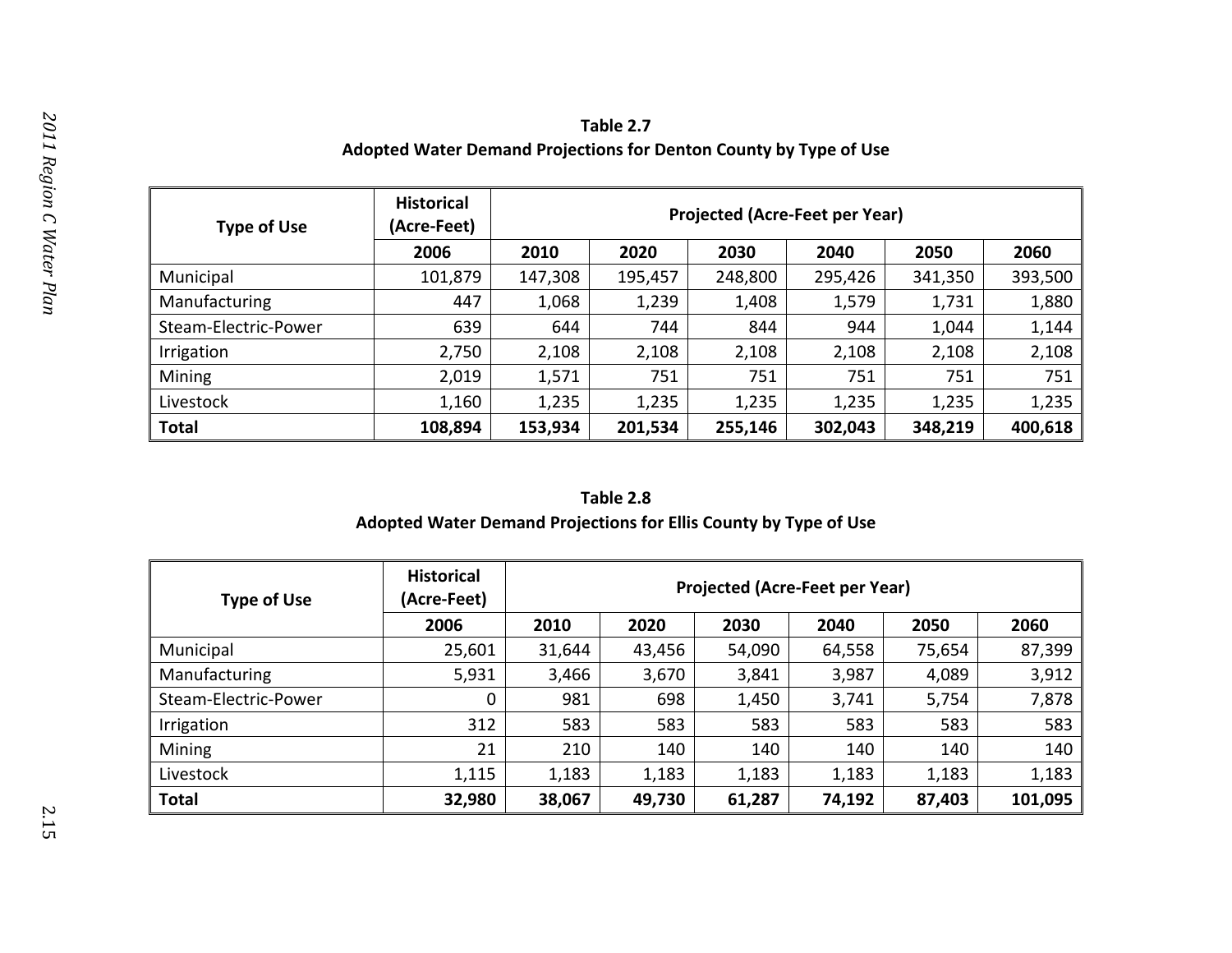| Table 2.9                                                         |
|-------------------------------------------------------------------|
| Adopted Water Demand Projections for Fannin County by Type of Use |

| <b>Type of Use</b>   | <b>Historical</b><br>(Acre-Feet) |        | <b>Projected (Acre-Feet per Year)</b> |        |        |        |        |  |  |
|----------------------|----------------------------------|--------|---------------------------------------|--------|--------|--------|--------|--|--|
|                      | 2006                             | 2010   | 2020                                  | 2030   | 2040   | 2050   | 2060   |  |  |
| Municipal            | 4,591                            | 6,036  | 6,961                                 | 8,237  | 10,131 | 12,608 | 14,967 |  |  |
| Manufacturing        | 5                                | 73     | 82                                    | 90     | 98     | 105    | 114    |  |  |
| Steam-Electric-Power | 361                              | 1,261  | 6,363                                 | 11,474 | 11,910 | 12,443 | 13,092 |  |  |
| Irrigation           | 5,567                            | 4,608  | 4,608                                 | 4,608  | 4,608  | 4,608  | 4,608  |  |  |
| Mining               | 6                                | 12     | 12                                    | 12     | 12     | 12     | 12     |  |  |
| Livestock            | 1,661                            | 1,270  | 1,270                                 | 1,270  | 1,270  | 1,270  | 1,270  |  |  |
| <b>Total</b>         | 12,191                           | 13,260 | 19,296                                | 25,691 | 28,029 | 31,046 | 34,063 |  |  |

# **Adopted Water Demand Projections for Freestone County by Type of Use**

| <b>Type of Use</b>   | <b>Historical</b><br>(Acre-Feet) |        | <b>Projected (Acre-Feet per Year)</b> |        |        |        |        |  |
|----------------------|----------------------------------|--------|---------------------------------------|--------|--------|--------|--------|--|
|                      | 2006                             | 2010   | 2020                                  | 2030   | 2040   | 2050   | 2060   |  |
| Municipal            | 2,526                            | 2,908  | 3,320                                 | 3,573  | 3,811  | 4,068  | 4,313  |  |
| Manufacturing        | 0                                |        | 0                                     | 0      | 0      |        | 0      |  |
| Steam-Electric-Power | 9,936                            | 12,173 | 18,210                                | 20,524 | 23,999 | 28,234 | 33,398 |  |
| Irrigation           | 98                               | 8      | 8                                     | 8      | 8      | 8      | 8      |  |
| Mining               | 79                               | 116    | 126                                   | 132    | 138    | 144    | 149    |  |
| Livestock            | 2,158                            | 1,528  | 1,528                                 | 1,528  | 1,528  | 1,528  | 1,528  |  |
| <b>Total</b>         | 14,797                           | 16,733 | 23,192                                | 25,765 | 29,484 | 33,982 | 39,396 |  |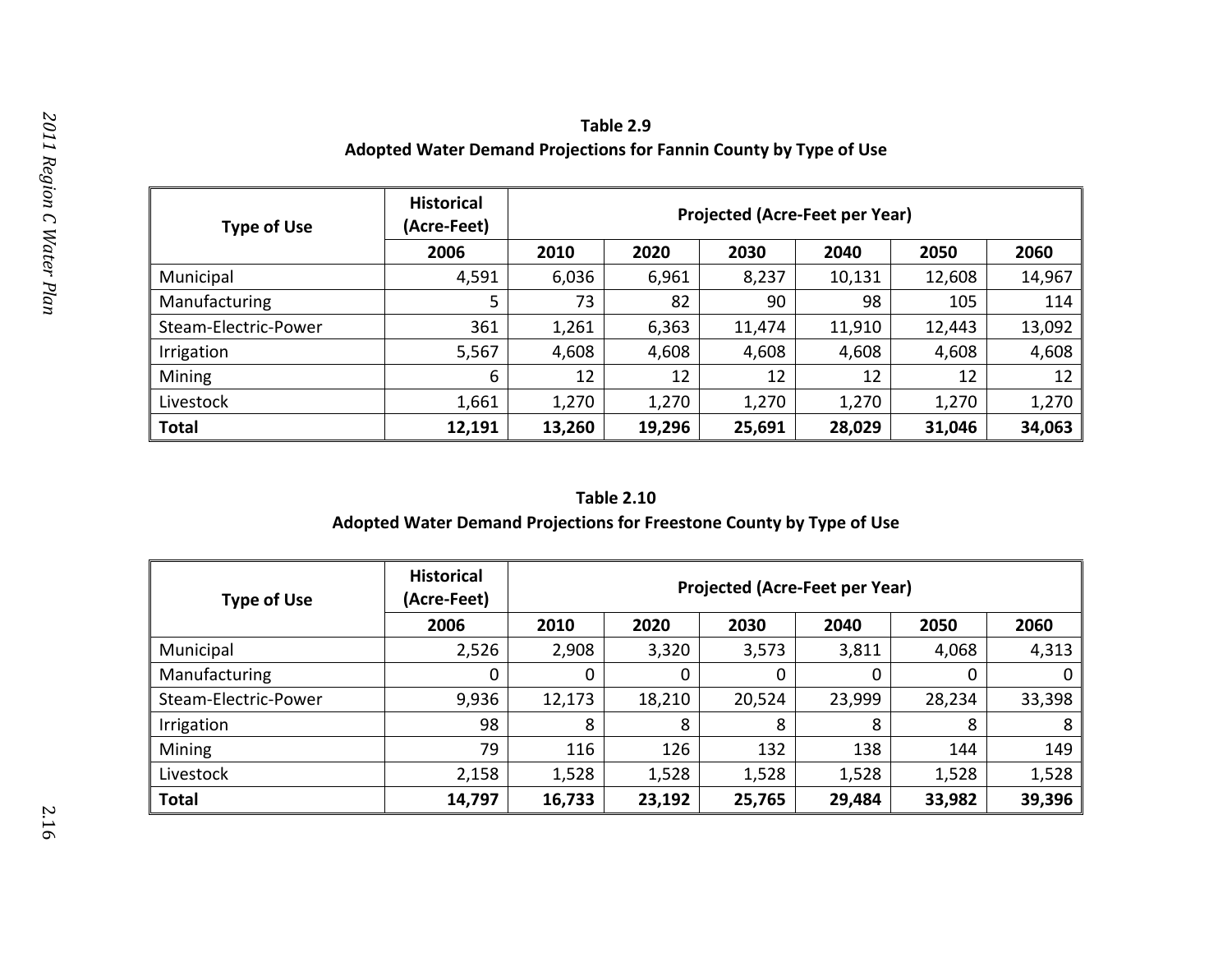| <b>Table 2.11</b>                                                  |
|--------------------------------------------------------------------|
| Adopted Water Demand Projections for Grayson County by Type of Use |

| <b>Type of Use</b>   | <b>Historical</b><br>(Acre-Feet) |        | <b>Projected (Acre-Feet per Year)</b> |        |        |        |        |  |
|----------------------|----------------------------------|--------|---------------------------------------|--------|--------|--------|--------|--|
|                      | 2006                             | 2010   | 2020                                  | 2030   | 2040   | 2050   | 2060   |  |
| Municipal            | 26,000                           | 24,278 | 28,835                                | 33,513 | 37,498 | 41,813 | 47,013 |  |
| Manufacturing        | 2,222                            | 7,010  | 7,781                                 | 8,453  | 9,088  | 9,621  | 10,444 |  |
| Steam-Electric-Power | 0                                | 5,600  | 8,963                                 | 12,326 | 12,326 | 12,326 | 12,326 |  |
| Irrigation           | 1,271                            | 3,561  | 3,751                                 | 3,950  | 4,158  | 4,381  | 4,616  |  |
| Mining               | 20                               | 1,052  | 1,050                                 | 1,049  | 1,048  | 1,047  | 1,046  |  |
| Livestock            | 1,440                            | 1,297  | 1,297                                 | 1,297  | 1,297  | 1,297  | 1,297  |  |
| <b>Total</b>         | 30,953                           | 42,798 | 51,677                                | 60,588 | 65,415 | 70,485 | 76,742 |  |

# **Adopted Water Demand Projections for Henderson County (Region C) by Type of Use**

| <b>Type of Use</b>   | <b>Historical</b><br>(Acre-Feet) |        | <b>Projected (Acre-Feet per Year)</b> |        |        |        |        |
|----------------------|----------------------------------|--------|---------------------------------------|--------|--------|--------|--------|
|                      | 2006                             | 2010   | 2020                                  | 2030   | 2040   | 2050   | 2060   |
| Municipal            | 6,633                            | 9,253  | 10,694                                | 12,277 | 13,717 | 15,574 | 17,894 |
| Manufacturing        | 479                              | 110    | 118                                   | 133    | 151    | 172    | 195    |
| Steam-Electric-Power | 25                               | 460    | 427                                   | 7,000  | 8,000  | 9,000  | 10,000 |
| Irrigation           | $\mathbf 0$                      | 0      | 0                                     | 0      | 0      | 0      | 0      |
| Mining               | 463                              | 265    | 302                                   | 327    | 352    | 378    | 399    |
| Livestock            | 743                              | 854    | 854                                   | 854    | 854    | 854    | 854    |
| <b>Total</b>         | 8,343                            | 10,942 | 12,395                                | 20,591 | 23,074 | 25,978 | 29,342 |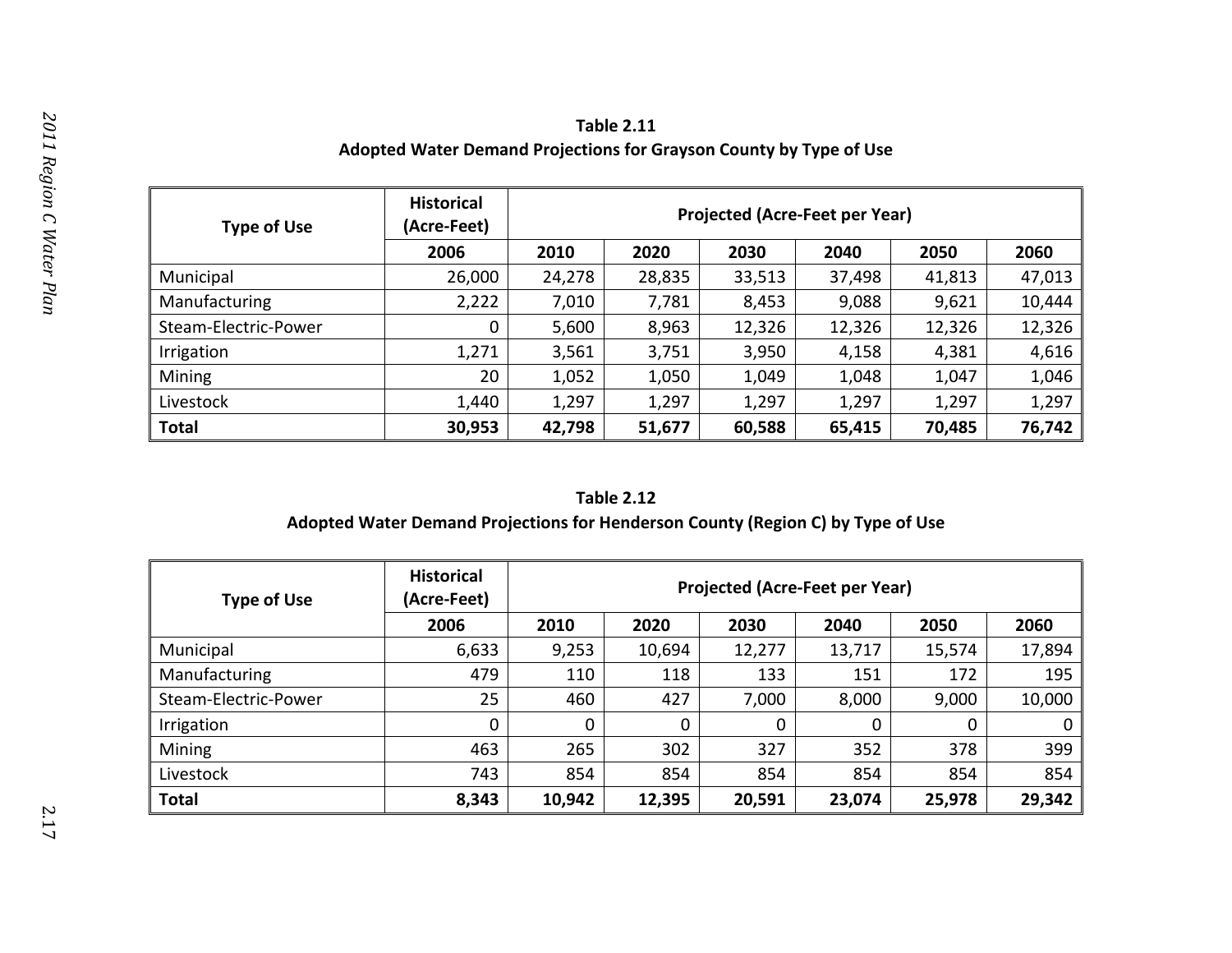**Table 2.13 Adopted Water Demand Projections for Jack County by Type of Use**

| <b>Type of Use</b>   | <b>Historical</b><br>(Acre-Feet) |       | <b>Projected (Acre-Feet per Year)</b> |       |       |       |       |  |
|----------------------|----------------------------------|-------|---------------------------------------|-------|-------|-------|-------|--|
|                      | 2006                             | 2010  | 2020                                  | 2030  | 2040  | 2050  | 2060  |  |
| Municipal            | 1,247                            | 1,333 | 1,396                                 | 1,440 | 1,466 | 1,510 | 1,567 |  |
| Manufacturing        | 0                                |       |                                       |       | າ     |       |       |  |
| Steam-Electric-Power | 0                                | 2,162 | 2,500                                 | 2,700 | 2,900 | 3,100 | 3,300 |  |
| Irrigation           | 188                              | 0     | 0                                     | 0     | 0     |       | 0     |  |
| Mining               | 402                              | 993   | 983                                   | 973   | 973   | 973   | 973   |  |
| Livestock            | 1,055                            | 1,025 | 1,025                                 | 1,025 | 1,025 | 1,025 | 1,025 |  |
| <b>Total</b>         | 2,892                            | 5,515 | 5,906                                 | 6,140 | 6,366 | 6,610 | 6,867 |  |

## **Adopted Water Demand Projections for Kaufman County by Type of Use**

| <b>Type of Use</b>   | <b>Historical</b><br>(Acre-Feet) |        | <b>Projected (Acre-Feet per Year)</b> |        |        |        |        |
|----------------------|----------------------------------|--------|---------------------------------------|--------|--------|--------|--------|
|                      | 2006                             | 2010   | 2020                                  | 2030   | 2040   | 2050   | 2060   |
| Municipal            | 18,743                           | 16,330 | 28,552                                | 37,000 | 45,377 | 52,709 | 61,702 |
| Manufacturing        | 678                              | 760    | 813                                   | 869    | 928    | 993    | 1,061  |
| Steam-Electric-Power | 0                                | 8,979  | 10,000                                | 10,000 | 10,000 | 10,000 | 10,000 |
| Irrigation           | 179                              | 2,916  | 2,916                                 | 2,916  | 2,916  | 2,916  | 2,916  |
| Mining               | 0                                | 79     | 80                                    | 81     | 82     | 83     | 84     |
| Livestock            | 2,083                            | 1,545  | 1,545                                 | 1,545  | 1,545  | 1,545  | 1,545  |
| Total                | 21,683                           | 30,609 | 43,906                                | 52,411 | 60,848 | 68,246 | 77,308 |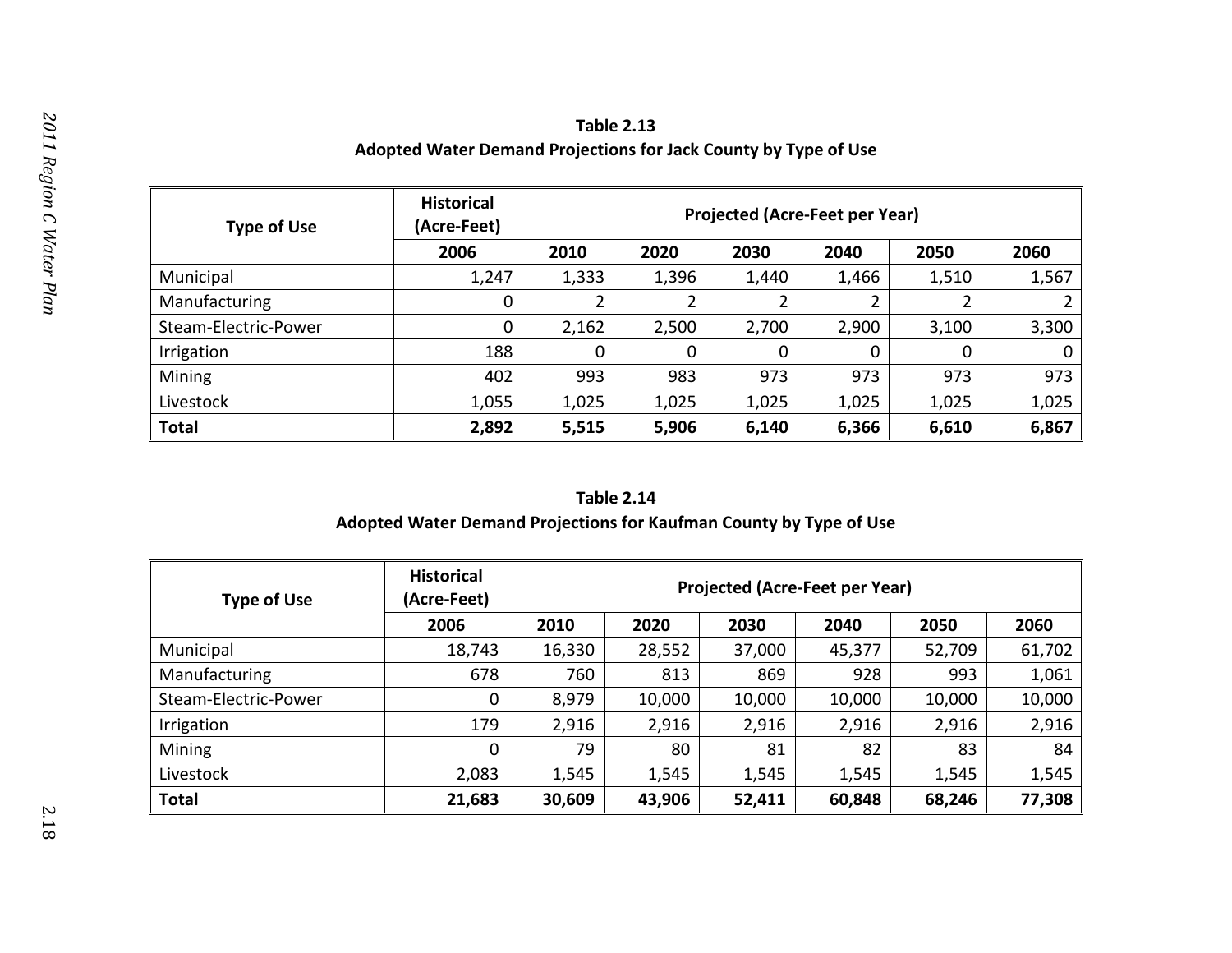| <b>Table 2.15</b>                                                  |
|--------------------------------------------------------------------|
| Adopted Water Demand Projections for Navarro County by Type of Use |

| <b>Type of Use</b>   | <b>Historical</b><br>(Acre-Feet) |        | <b>Projected (Acre-Feet per Year)</b> |        |             |        |        |  |
|----------------------|----------------------------------|--------|---------------------------------------|--------|-------------|--------|--------|--|
|                      | 2006                             | 2010   | 2020                                  | 2030   | 2040        | 2050   | 2060   |  |
| Municipal            | 8,632                            | 9,695  | 10,578                                | 11,343 | 12,150      | 13,194 | 14,538 |  |
| Manufacturing        | 978                              | 1,172  | 1,328                                 | 1,468  | 1,607       | 1,730  | 1,872  |  |
| Steam-Electric-Power | 0                                | 0      | 8,000                                 | 13,440 | 13,440      | 13,440 | 13,440 |  |
| Irrigation           | 100                              |        | 0                                     | 0      | $\mathbf 0$ | 0      | 0      |  |
| Mining               | 0                                | 89     | 89                                    | 89     | 89          | 89     | 89     |  |
| Livestock            | 1,474                            | 1,543  | 1,543                                 | 1,543  | 1,543       | 1,543  | 1,543  |  |
| <b>Total</b>         | 11,184                           | 12,499 | 21,538                                | 27,883 | 28,829      | 29,996 | 31,482 |  |

# **Table 2.16 Adopted Water Demand Projections for Parker County by Type of Use**

| <b>Type of Use</b>   | <b>Historical</b><br>(Acre-Feet) |        | <b>Projected (Acre-Feet per Year)</b> |        |        |        |        |
|----------------------|----------------------------------|--------|---------------------------------------|--------|--------|--------|--------|
|                      | 2006                             | 2010   | 2020                                  | 2030   | 2040   | 2050   | 2060   |
| Municipal            | 16,026                           | 19,811 | 34,297                                | 46,816 | 53,439 | 57,735 | 61,423 |
| Manufacturing        | 571                              | 779    | 879                                   | 974    | 1,068  | 1,150  | 1,248  |
| Steam-Electric-Power | 9                                | 24     | 22                                    | 28     | 56     | 75     | 102    |
| Irrigation           | 490                              | 422    | 422                                   | 422    | 422    | 422    | 422    |
| Mining               | 2,652                            | 5,868  | 1,702                                 | 1,692  | 1,702  | 1,712  | 1,720  |
| Livestock            | 1,779                            | 1,856  | 1,856                                 | 1,856  | 1,856  | 1,856  | 1,856  |
| <b>Total</b>         | 21,527                           | 28,760 | 39,178                                | 51,788 | 58,543 | 62,950 | 66,771 |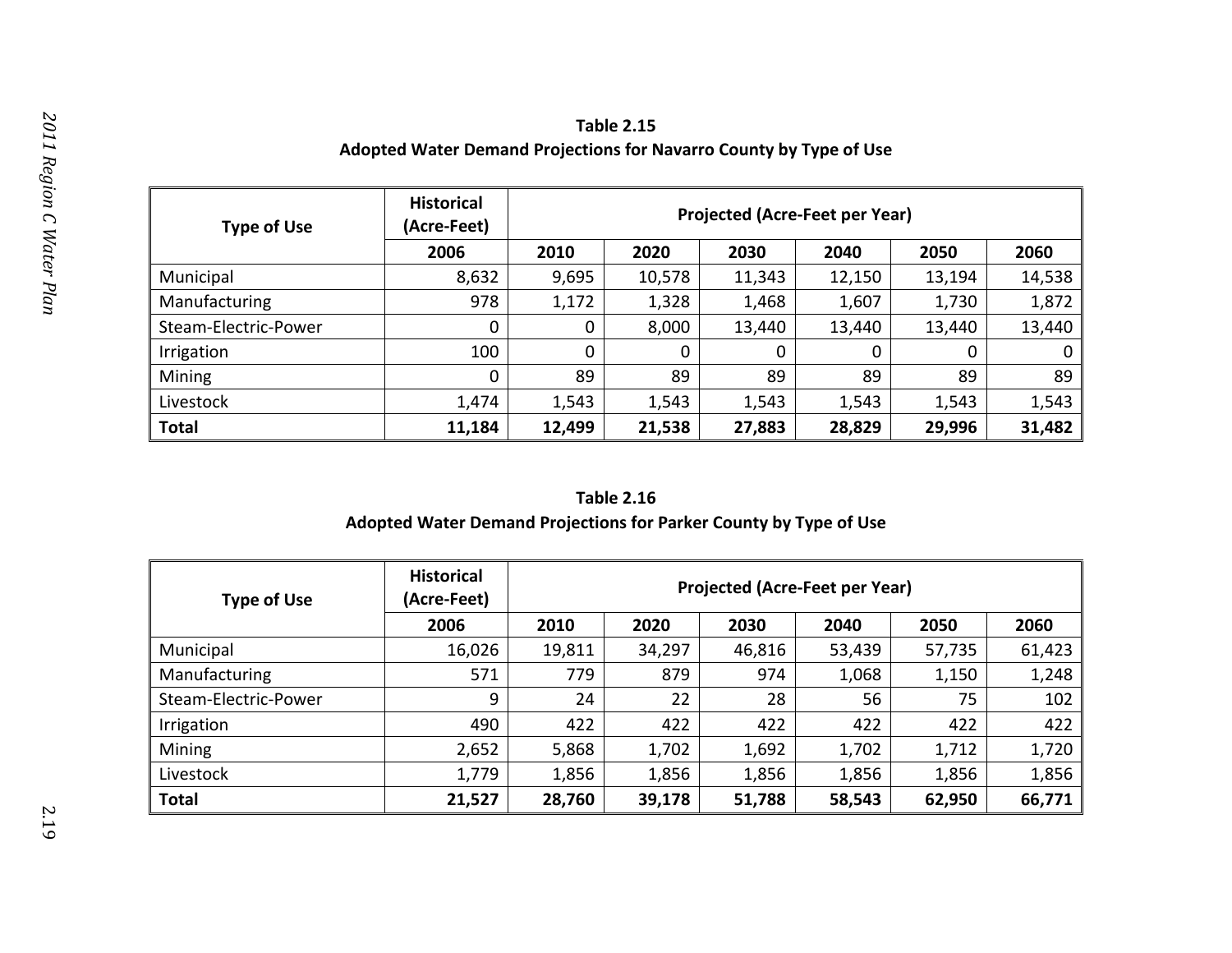| <b>Table 2.17</b>                                                   |
|---------------------------------------------------------------------|
| Adopted Water Demand Projections for Rockwall County by Type of Use |

| <b>Type of Use</b>   | <b>Historical</b><br>(Acre-Feet) |          | <b>Projected (Acre-Feet per Year)</b> |             |        |        |             |  |  |
|----------------------|----------------------------------|----------|---------------------------------------|-------------|--------|--------|-------------|--|--|
|                      | 2006                             | 2010     | 2020                                  | 2030        | 2040   | 2050   | 2060        |  |  |
| Municipal            | 11,732                           | 20,958   | 34,170                                | 41,256      | 47,960 | 51,654 | 55,139      |  |  |
| Manufacturing        | 33                               | 20       | 23                                    | 26          | 29     | 32     | 35          |  |  |
| Steam-Electric-Power | 0                                | $\Omega$ | 0                                     | $\mathbf 0$ | 0      | 0      | $\mathbf 0$ |  |  |
| Irrigation           | 0                                | 1,125    | 1,125                                 | 1,125       | 1,125  | 1,125  | 1,125       |  |  |
| Mining               | 0                                | 33       | 33                                    | 33          | 33     | 33     | 33          |  |  |
| Livestock            | 142                              | 131      | 131                                   | 131         | 131    | 131    | 131         |  |  |
| <b>Total</b>         | 11,907                           | 22,267   | 35,482                                | 42,571      | 49,278 | 52,975 | 56,463      |  |  |

# **Adopted Water Demand Projections for Tarrant County by Type of Use**

| <b>Type of Use</b>   | <b>Historical</b><br>(Acre-Feet) | <b>Projected (Acre-Feet per Year)</b>                          |         |         |                |         |         |  |  |  |  |
|----------------------|----------------------------------|----------------------------------------------------------------|---------|---------|----------------|---------|---------|--|--|--|--|
|                      | 2006                             | 2010                                                           | 2020    | 2030    | 2040           | 2050    |         |  |  |  |  |
| Municipal            | 294,427                          | 393,362                                                        | 443,571 | 499,684 | 562,112        | 629,504 | 716,037 |  |  |  |  |
| Manufacturing        | 13,297                           | 17,258                                                         | 20,444  | 23,630  | 26,924         | 29,919  |         |  |  |  |  |
| Steam-Electric-Power | 3,054                            | 2,640                                                          | 2,448   | 4,168   | 5,000<br>5,000 |         |         |  |  |  |  |
| Irrigation           | 6,359                            | 8,417                                                          | 8,417   | 8,417   | 8,417          | 8,417   |         |  |  |  |  |
| Mining               | 2,494                            | 1,073                                                          | 904     | 939     | 974<br>1,009   |         | 1,036   |  |  |  |  |
| Livestock            | 714                              | 803<br>803<br>803<br>803<br>803<br>803                         |         |         |                |         |         |  |  |  |  |
| <b>Total</b>         | 320,345                          | 763,750<br>423,553<br>537,641<br>674,652<br>476,587<br>604,230 |         |         |                |         |         |  |  |  |  |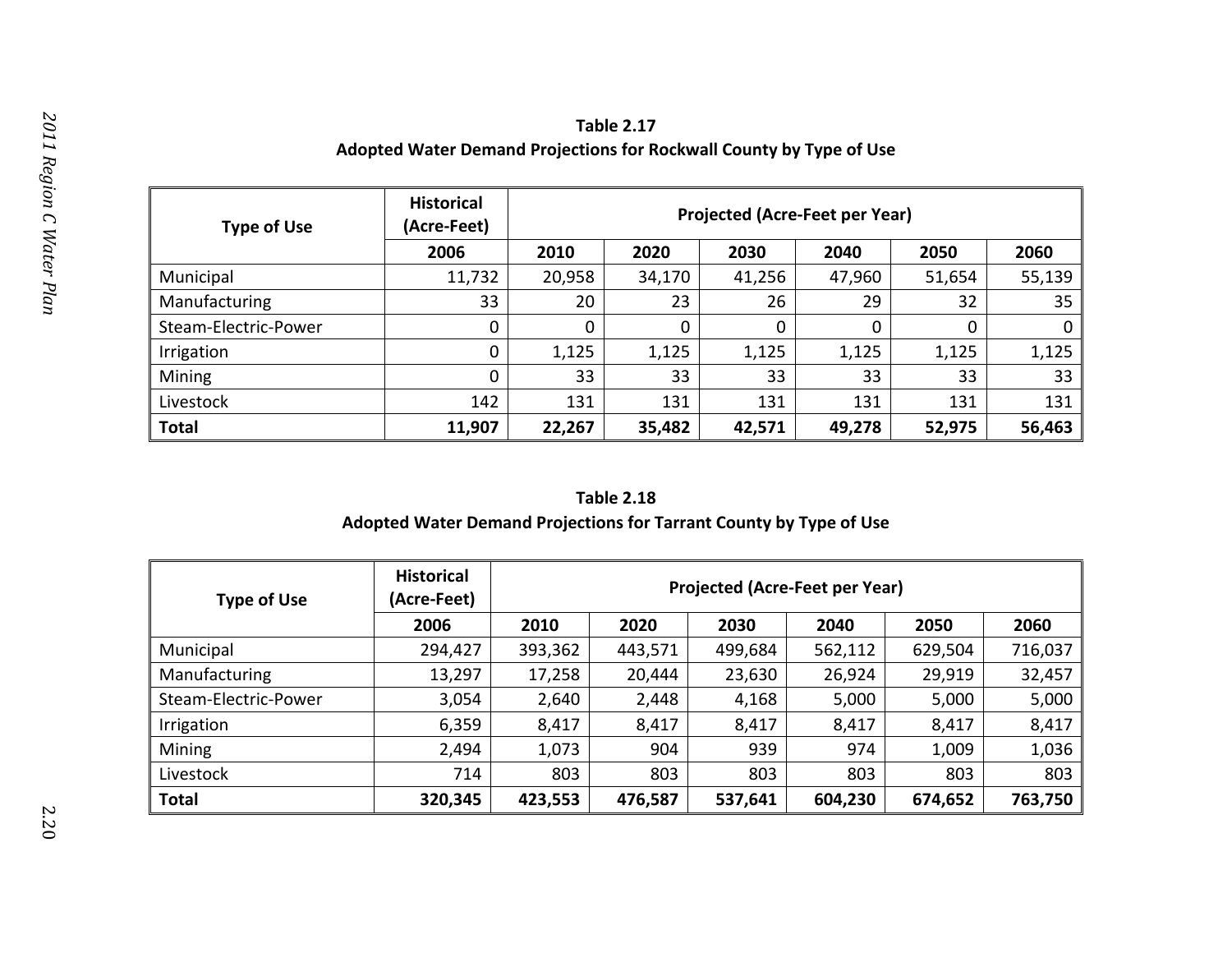**Table 2.19 Adopted Water Demand Projections for Wise County by Type of Use**

| <b>Type of Use</b>   | <b>Historical</b><br>(Acre-Feet) | <b>Projected (Acre-Feet per Year)</b>                    |        |        |                |        |        |  |  |  |
|----------------------|----------------------------------|----------------------------------------------------------|--------|--------|----------------|--------|--------|--|--|--|
|                      | 2006                             | 2010                                                     | 2020   | 2030   | 2040           | 2050   | 2060   |  |  |  |
| Municipal            | 8,299                            | 10,438                                                   | 15,041 | 19,024 | 22,676         | 27,040 | 31,614 |  |  |  |
| Manufacturing        | 943                              | 2,313                                                    | 2,660  | 2,979  | 3,277          | 3,539  |        |  |  |  |
| Steam-Electric-Power | 0                                | 1,751                                                    | 1,245  | 1,216  | 1,878<br>2,042 |        | 2,748  |  |  |  |
| Irrigation           | 1,290                            | 502                                                      | 502    | 502    | 502            | 502    |        |  |  |  |
| Mining               | 1,848                            | 26,477                                                   | 28,924 | 31,620 | 34,393         | 37,258 |        |  |  |  |
| Livestock            | 1,438                            | 1,714                                                    | 1,714  | 1,714  | 1,714          | 1,714  | 1,714  |  |  |  |
| Total                | 13,818                           | 80,392<br>43,195<br>57,055<br>72,095<br>50,086<br>64,440 |        |        |                |        |        |  |  |  |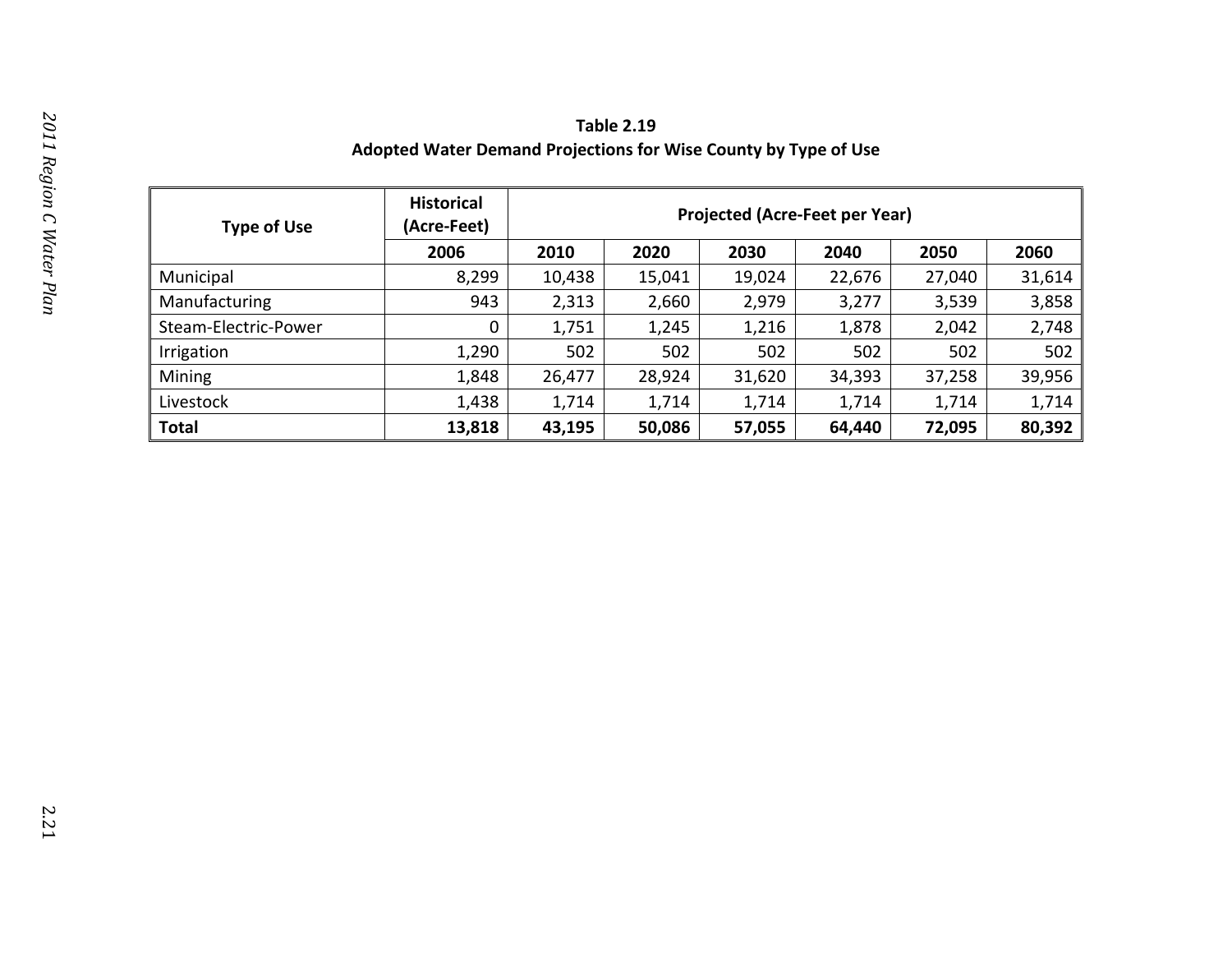

**Figure 2.7**

0 17.5 35 70

Miles

2.2 2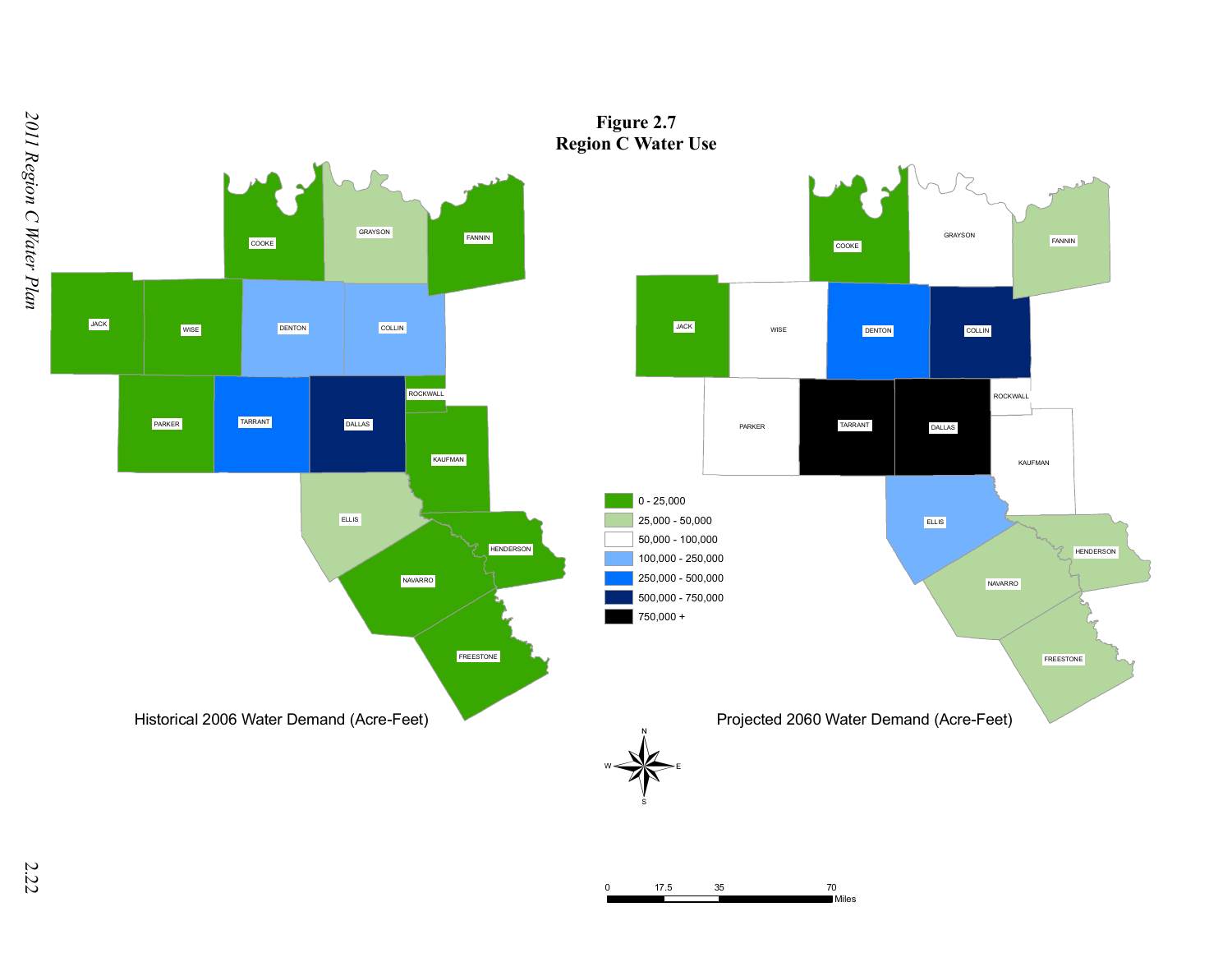**Figure 2.8 Projected 2006 - 2060 Water Use Increase**



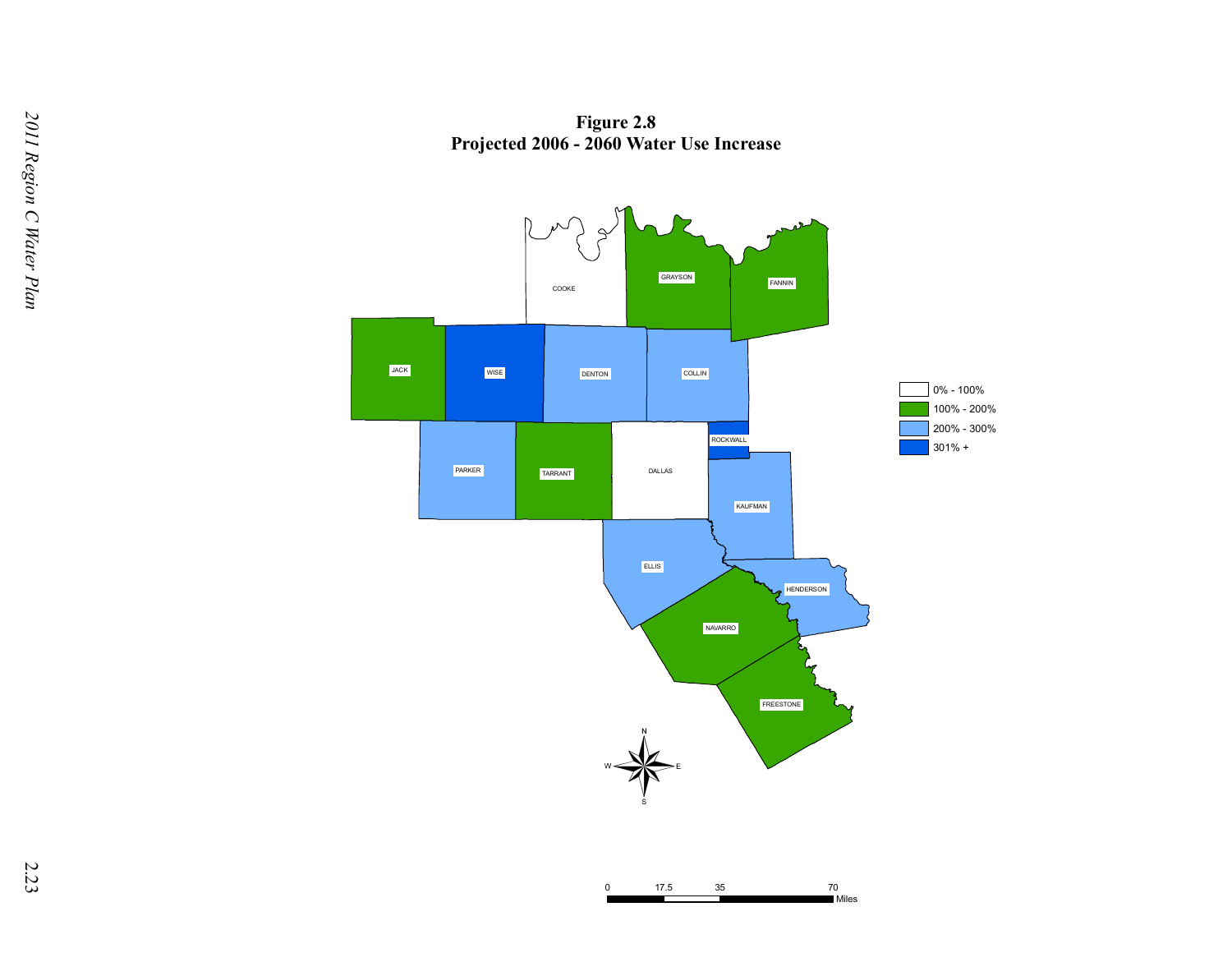## Input for Future Planning

As required by TWDB guidance, the population and water demand projections were established relatively early in the planning process. As the planning effort proceeded, some water user groups and wholesale water providers offered additional input on population and demand projections. Table 2.20 lists the water suppliers that indicated that their population and/or water demand projections should be different from the TWDB approved projections. This input should be considered carefully in the next round of regional water planning. The entities should be contacted and projections should be adjusted where appropriate.

**Table 2.20 Region C Entities That Requested Adjustments to Population and/or Demand Projections**

|                                                               |                                                                | Population                                             | <b>Demand</b>                                                  |                                                        |  |  |
|---------------------------------------------------------------|----------------------------------------------------------------|--------------------------------------------------------|----------------------------------------------------------------|--------------------------------------------------------|--|--|
| <b>Entity</b>                                                 | <b>Entity Requested</b><br><b>Higher</b><br><b>Projections</b> | <b>Entity Requested</b><br>Lower<br><b>Projections</b> | <b>Entity Requested</b><br><b>Higher</b><br><b>Projections</b> | <b>Entity Requested</b><br>Lower<br><b>Projections</b> |  |  |
| Crandall                                                      | X                                                              |                                                        | X                                                              |                                                        |  |  |
| <b>East Cedar Creek Fresh</b><br><b>Water Supply District</b> |                                                                | Χ                                                      |                                                                | $\sf X$                                                |  |  |
| Ector                                                         |                                                                | X                                                      |                                                                | X                                                      |  |  |
| Danville WSC                                                  |                                                                | X                                                      |                                                                | X                                                      |  |  |
| Garland                                                       |                                                                |                                                        |                                                                | X                                                      |  |  |
| <b>Haltom City</b>                                            |                                                                | $\pmb{\mathsf{X}}$                                     |                                                                | X                                                      |  |  |
| Lindsay                                                       | X                                                              |                                                        | X                                                              |                                                        |  |  |
| Muenster                                                      |                                                                | X                                                      |                                                                | X                                                      |  |  |
| South Grayson WSC                                             | X                                                              |                                                        | X                                                              |                                                        |  |  |
| Tioga                                                         |                                                                | Χ                                                      |                                                                | X                                                      |  |  |
| Tom Bean                                                      |                                                                | X                                                      |                                                                | X                                                      |  |  |
| Trenton                                                       |                                                                | X                                                      |                                                                | X                                                      |  |  |
| Whitesboro                                                    |                                                                | Χ                                                      |                                                                | X                                                      |  |  |
| <b>Entities Suggesting they</b><br>become WUGs:               |                                                                |                                                        |                                                                |                                                        |  |  |
| Rose Hill SUD                                                 |                                                                |                                                        |                                                                |                                                        |  |  |
| Winkler WSC                                                   |                                                                |                                                        |                                                                |                                                        |  |  |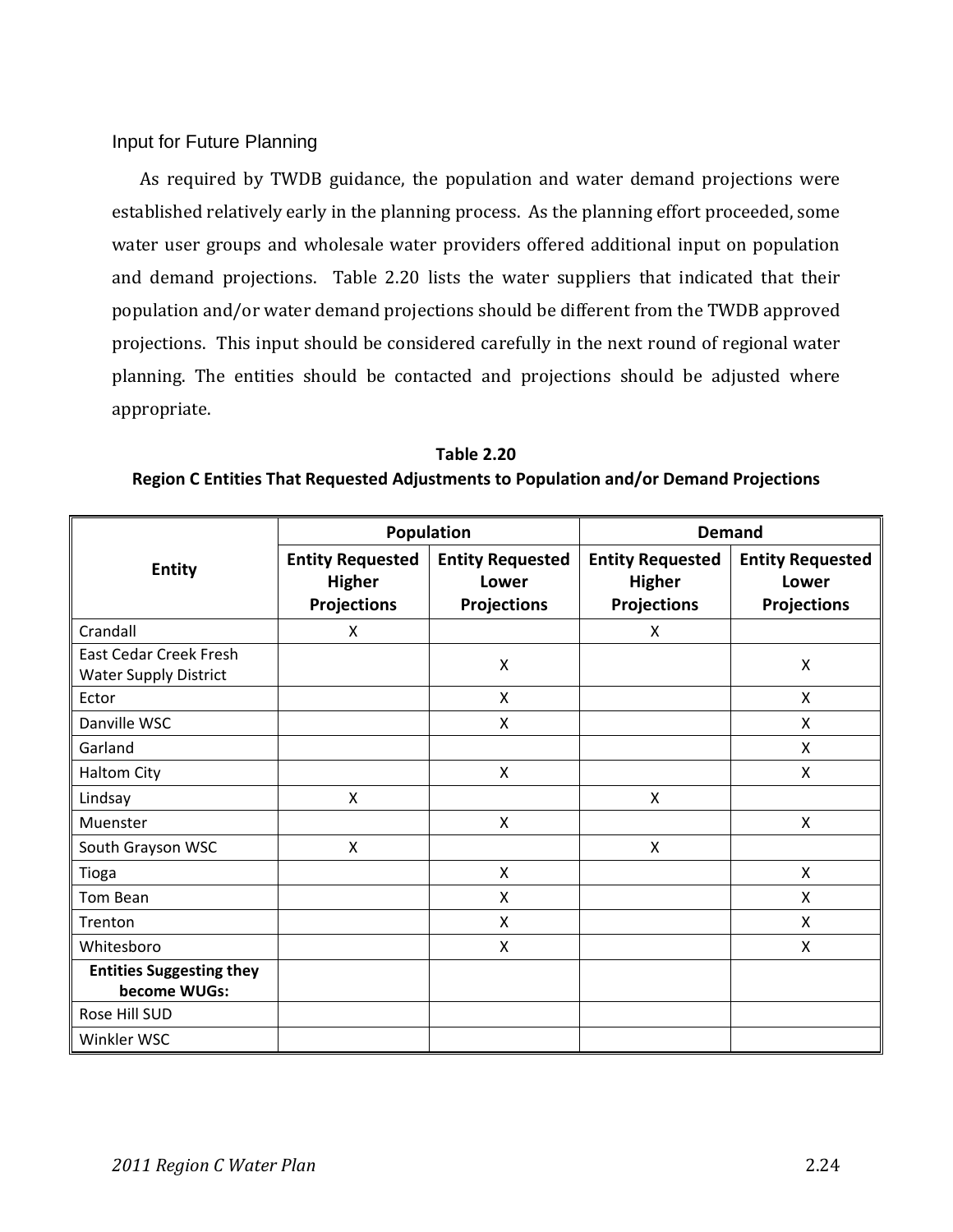## Wholesale Water Provider Projections

Table 2.21 shows the projected demand in Region C by Wholesale Water Provider, and Appendix H includes details on Wholesale Water Provider demand projections, including demand split by county and basin.

|                                             | <b>Projected Demand (Acre-Feet per Year)</b> |         |         |         |         |         |  |  |
|---------------------------------------------|----------------------------------------------|---------|---------|---------|---------|---------|--|--|
| <b>Wholesale Water Provider</b>             | 2010                                         | 2020    | 2030    | 2040    | 2050    | 2060    |  |  |
| City of Arlington                           | 80,186                                       | 94,355  | 99,181  | 103,374 | 103,758 | 104,727 |  |  |
| City of Corsicana                           | 10,865                                       | 20,384  | 26,693  | 27,604  | 28,750  | 30,212  |  |  |
| City of Dallas (Dallas Water Utilities)     | 606,630                                      | 688,680 | 732,499 | 787,113 | 863,321 | 994,370 |  |  |
| City of Denton                              | 26,138                                       | 36,587  | 47,473  | 60,214  | 73,903  | 100,666 |  |  |
| City of Ennis                               | 5,467                                        | 6,420   | 7,638   | 9,154   | 11,114  | 13,645  |  |  |
| City of Forney                              | 12,734                                       | 16,704  | 18,344  | 19,912  | 21,531  | 23,357  |  |  |
| City of Fort Worth                          | 256,732                                      | 314,875 | 377,372 | 444,688 | 523,473 | 618,676 |  |  |
| City of Gainesville                         | 3,619                                        | 4,671   | 5,456   | 6,203   | 7,300   | 8,306   |  |  |
| City of Garland                             | 55,371                                       | 55,236  | 56,709  | 56,860  | 57,212  | 57,637  |  |  |
| <b>City of Grand Prairie</b>                | 29,434                                       | 40,292  | 45,452  | 50,277  | 55,351  | 55,351  |  |  |
| City of Mansfield                           | 15,487                                       | 29,313  | 38,169  | 43,106  | 46,794  | 50,478  |  |  |
| City of Midlothian                          | 7,492                                        | 19,374  | 21,954  | 24,220  | 26,713  | 29,225  |  |  |
| City of North Richland Hills                | 16,278                                       | 17,773  | 18,726  | 19,254  | 19,679  | 20,059  |  |  |
| City of Princeton                           | 2,237                                        | 4,007   | 5,496   | 8,335   | 12,938  | 18,636  |  |  |
| City of Rockwall                            | 11,553                                       | 17,900  | 21,901  | 25,466  | 26,132  | 26,134  |  |  |
| City of Seagoville                          | 2,829                                        | 3,920   | 4,867   | 5,852   | 6,934   | 8,080   |  |  |
| City of Sherman                             | 21,030                                       | 23,672  | 26,669  | 29,842  | 33,480  | 38,504  |  |  |
| City of Terrell                             | 5,536                                        | 12,385  | 17,046  | 21,631  | 24,557  | 27,931  |  |  |
| City of Waxahachie                          | 9,110                                        | 11,681  | 13,851  | 19,365  | 25,648  | 31,320  |  |  |
| City of Weatherford                         | 6,269                                        | 7,883   | 9,291   | 10,607  | 11,915  | 13,399  |  |  |
| Argyle Water Supply Corporation             | 2,490                                        | 4,161   | 5,456   | 5,929   | 6,483   | 7,039   |  |  |
| <b>Athens Municipal Water Authority</b>     | 5,466                                        | 5,990   | 6,622   | 7,339   | 8,274   | 9,427   |  |  |
| <b>Bartonville Water Supply Corporation</b> | 1,662                                        | 2,428   | 2,628   | 2,730   | 2,834   | 2,940   |  |  |
| <b>Bolivar Water Supply Corporation</b>     | 2,038                                        | 3,274   | 5,763   | 9,796   | 14,200  | 18,197  |  |  |
| Dallas County Park Cities MUD               | 15,371                                       | 15,858  | 16,178  | 16,366  | 16,548  | 16,735  |  |  |
| Dallas County WCID #6                       | 2,621                                        | 2,730   | 2,805   | 2,852   | 2,934   | 3,028   |  |  |
| <b>East Cedar Creek FWSD</b>                | 2,402                                        | 2,843   | 3,319   | 3,625   | 3,991   | 4,409   |  |  |
| <b>Greater Texoma Utility Authority</b>     | 16,037                                       | 30,134  | 42,683  | 52,299  | 63,409  | 76,316  |  |  |
| Lake Cities MUA                             | 2,464                                        | 3,094   | 3,473   | 3,704   | 3,689   | 3,689   |  |  |
| <b>Mustang SUD</b>                          | 2,285                                        | 4,313   | 5,493   | 7,502   | 9,566   | 11,660  |  |  |
| North Texas Municipal Water District        | 387,574                                      | 492,647 | 580,733 | 667,711 | 736,064 | 789,466 |  |  |
| Rockett SUD                                 | 6,010                                        | 9,591   | 11,947  | 13,214  | 13,930  | 14,131  |  |  |

**Table 2.21 Projected Demands Placed on Wholesale Water Providers**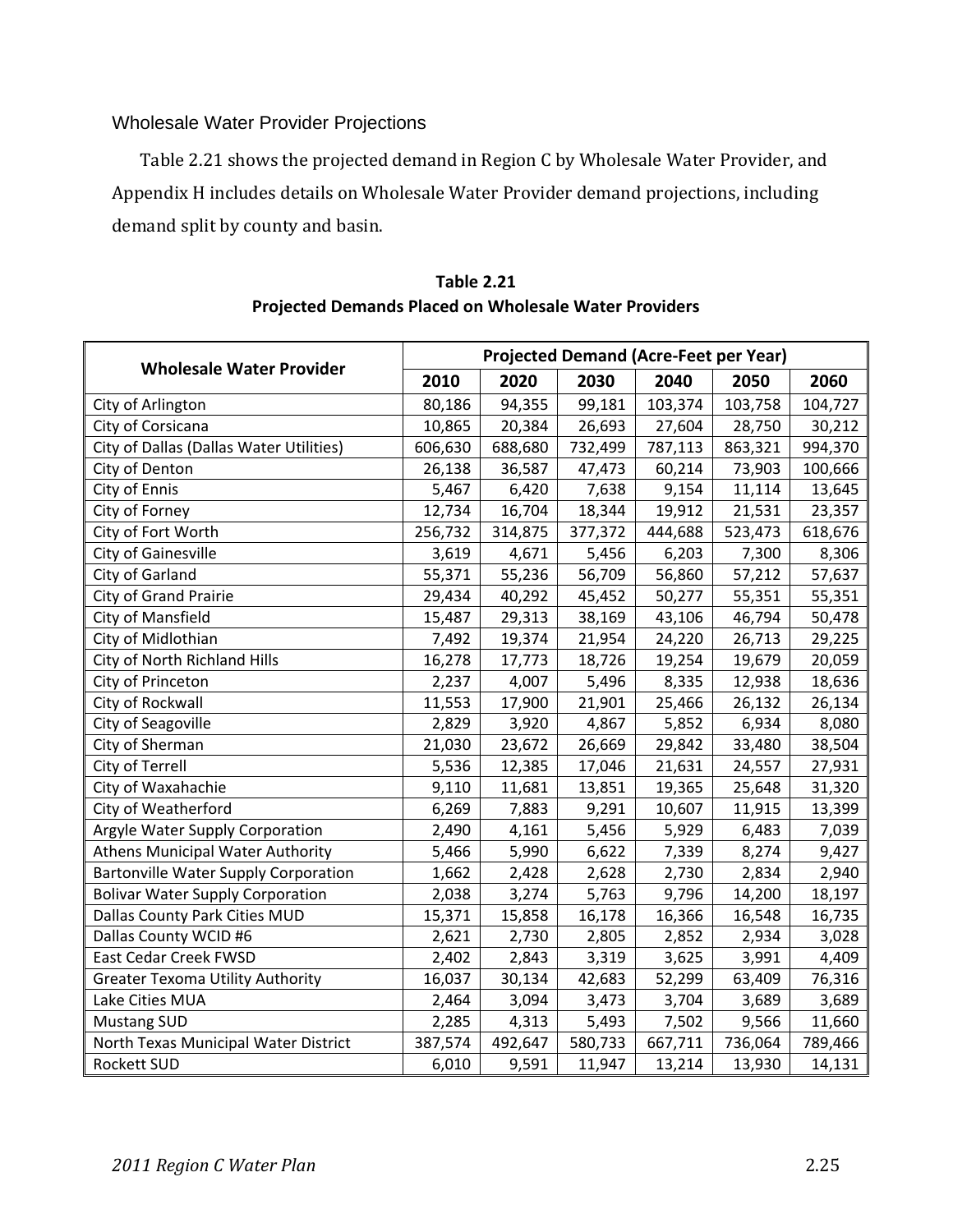#### Table 2.21, Continued

| <b>Wholesale Water Provider</b>                     | <b>Projected Demand (Acre-Feet per Year)</b> |         |         |         |         |         |  |  |
|-----------------------------------------------------|----------------------------------------------|---------|---------|---------|---------|---------|--|--|
|                                                     | 2010                                         | 2020    | 2030    | 2040    | 2050    | 2060    |  |  |
| Sabine River Authority <sup>a</sup>                 | 536,945                                      | 516,945 | 496,946 | 496,945 | 496,945 | 496,945 |  |  |
| Sulphur River Water District <sup>a</sup>           | 33,255                                       | 32,870  | 32,468  | 32,040  | 31,556  | 30,936  |  |  |
| <b>Tarrant Regional Water District</b>              | 448,806                                      | 560,680 | 657,866 | 754,210 | 860,389 | 985,584 |  |  |
| <b>Trinity River Authority</b>                      | 107,937                                      | 135,520 | 154,266 | 166,089 | 182,022 | 201,874 |  |  |
| Upper Neches Municipal Water Authority <sup>a</sup> | 210,135                                      | 210,124 | 210,115 | 210,106 | 210,099 | 210,093 |  |  |
| <b>Upper Trinity Regional Water District</b>        | 34,902                                       | 58,104  | 85,674  | 110,308 | 137,411 | 156,545 |  |  |
| <b>Walnut Creek SUD</b>                             | 3,663                                        | 5,584   | 8,588   | 10,849  | 12,244  | 13,588  |  |  |
| West Cedar Creek MUD                                | 2,317                                        | 3,278   | 4,089   | 4,838   | 5,800   | 7,013   |  |  |
| Wise County WSD                                     | 1,755                                        | 2,144   | 2,897   | 3,701   | 4,757   | 5,578   |  |  |

Note: a. These entities are located mostly in other Regions. Demands listed are contractual obligations as provided by Region D and/or Region I. For Sabine River Authority, demand is for the Upper Basin only and included requests for additional water beyond current contracts.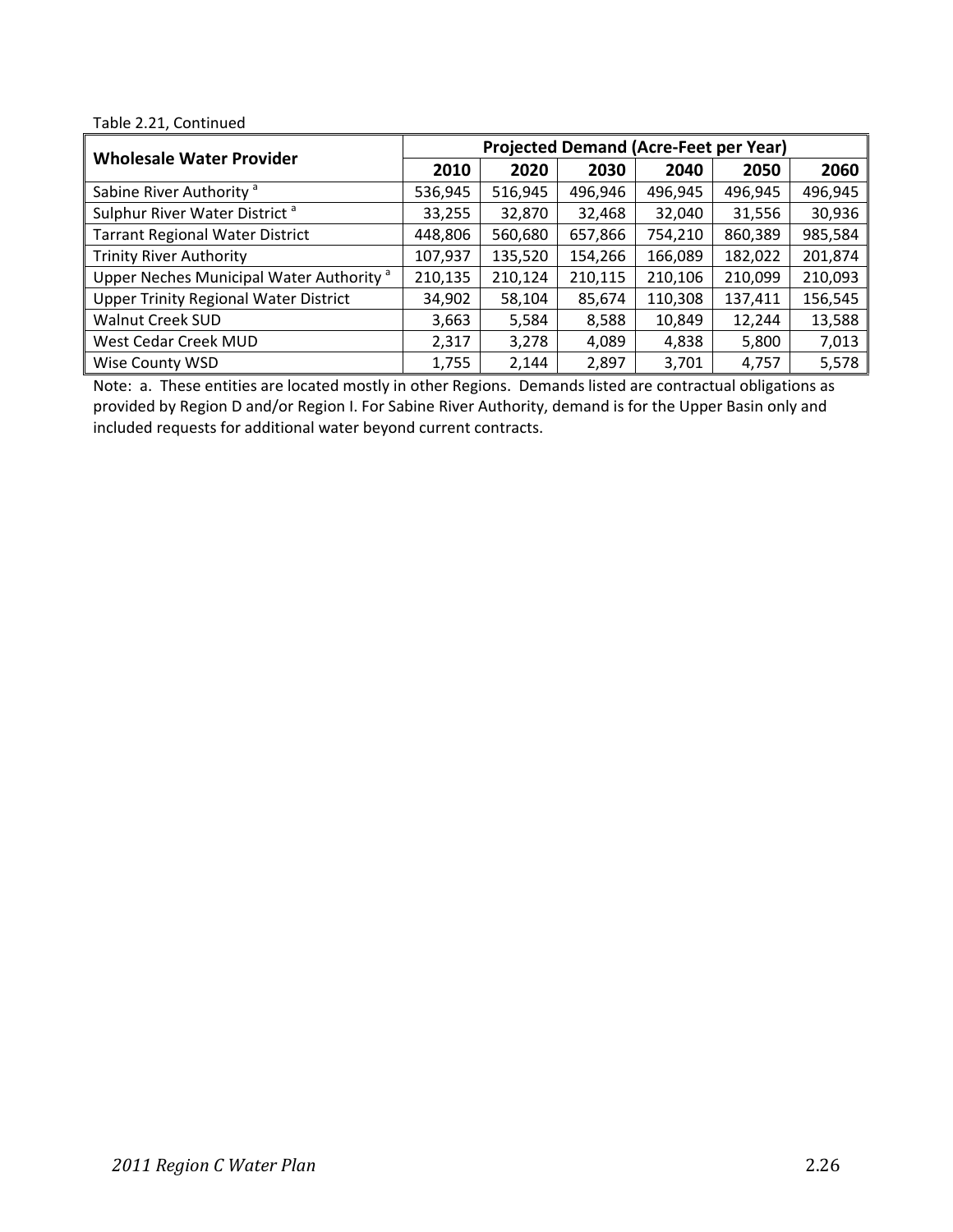### **CHAPTER 2 LIST OF REFERENCES**

- (1) United States Census Bureau: Census 2000 Data for the State of Texas; Population by County, Population by Place, [Online], Available URL: http://www.census.gov/census2000/states/tx.html, May 2005.
- (2) Texas State Data Center and Office of the State Demographer: *Texas Population Estimates Program, 20062008,* [ONLINE], Available URL: http://txsdc.utsa.edu/tpepp/txpopest.php, December 2009.
- (3) Freese and Nichols, Inc., Alan Plummer Associates, Inc., Chiang, Patel & Yerby, Inc., and Cooksey Communications, Inc.: *2006 Region C Water Plan*, prepared for the Region C Water Planning Group, Fort Worth, January 2006.
- (4) Texas Water Development Board: 2006 Texas Water Use Summary Estimates for Region C, Austin, [Online], Available URL: http://www.twdb.state.tx.us/wrpi/wus/2006est/2006wus.htm downloaded September 11, 2009.
- (5) Dallas Morning News: *199899 Texas Almanac*, Dallas, 1997.
- (6) Texas Water Development Board: Historical Water Use Information by City (1980‐ 2006), [Online], Available URL: http://www.twdb.state.tx.us/wushistorical/
- (7) Texas Water Development Board: Region C City Revisions (Excel File), Austin, January 2009.
- (8) Texas State Data Center and Office of the State Demographer: 2007 Total Population Estimates for Texas Places, [Online], Available URL: http://txsdc.utsa.edu/tpepp/2007\_txpopest\_place.php
- (9) North Central Texas Council of Governments: 2009 Current Population Estimates, Arlington, [Online], Available URL: http://www.nctcog.org/ris/demographics/population/2009PopEstimates.pdf, April 2009.
- (10) Texas Water Development Board: Region C New WUGs split population and demands (Excel File), Austin, January 2009.
- (11) Bureau of Economic Geology in conjunction with Texas Water Development Board: *Water Demand Projections for Power Generation in Texas*, 2008.